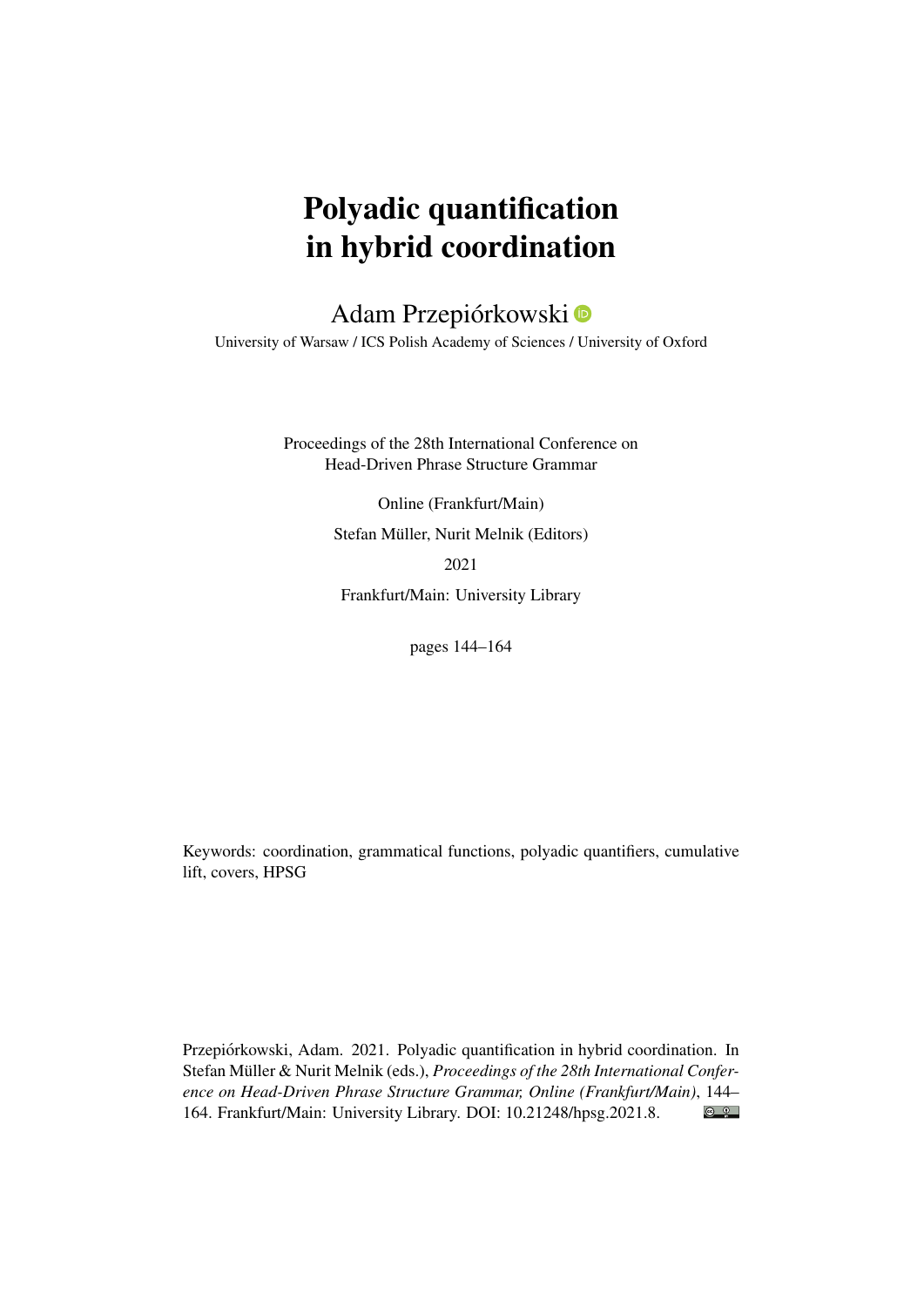#### Abstract

The aim of this paper is to provide a syntactico-semantic analysis of hybrid coordination, in which what is coordinated are phrases bearing different grammatical functions and different semantic roles. The proposed account improves on previous HPSG analyses by giving up the assumption that all conjuncts are dependents of the same head and, more importantly, by taking into account the syntax–semantics interface and providing semantic representations. This aspect of the analysis builds on and generalizes previous HPSG work on polyadic quantification.

### 1 Introduction

The empirical scope of this paper is what is known in the HPSG literature as Hybrid Coordination (HC; Chaves & Paperno 2007, Bîlbîie & Gazdik 2012) and what elsewhere is often called Lexico-Semantic Coordination (Sannikov 1979–1980, Mel'čuk 1988, Kallas 1993, Patejuk & Przepiórkowski 2012, and others). This phenomenon is illustrated with the attested  $(1)-(2)$ .

- (1) Vam you.DAT nobody.NOM and nothing.GEN NEG offered [nikto i ničego] ne predlagal eščë. (Russian) yet 'Nobody has offered you anything yet.' (Paperno 2012: 77)
- (2) [Czego what.GEN and how much.ACC should.IMPS provide.INF organism.DAT i ile] trzeba dostarczyć organizmowi? (Polish)

'What – and how much – should one provide one's organism with?' (Patejuk & Przepiórkowski 2019: 30)

The main feature of HC is that the conjuncts bear different grammatical functions, e.g., subject and object in (1). In Slavic, as well as in some neighbouring languages (including Hungarian and Romanian), the conjuncts may be obligatory arguments, as in the two examples above. By contrast, in English and other Germanic languages, only optional dependents may be coordinated in HC (Browne 1972, Gračanin-Yüksek 2007, Haida & Repp 2011, Citko & Gračanin-Yüksek 2013), as in (3). The common view is that, in Germanic, such constructions are elliptical, so that, e.g., (3) has the underlying structure (4), while in Slavic and at least Hungarian they are not, i.e., different grammatical functions are coordinated directly in  $(1)$ – $(2)$ .<sup>2</sup>

<sup>†</sup> I am grateful for comments from HPSG 2021 reviewers and from the audiences of HPSG 2021 and Sinn und Bedeutung 26; special thanks go to Frank Richter and Manfred Sailer. As always, all remaining errors are mine alone.

<sup>&</sup>lt;sup>1</sup>IMPS in (2) and (15) stands for 'impersonal'; other annotations follow the Leipzig Glossing Rules.

<sup>&</sup>lt;sup>2</sup>Convincing arguments against elliptical analyses in these languages are adduced, e.g., in Kazenin 2001 (for Russian) and in Lipták 2003 (for Hungarian); see also Skrabalova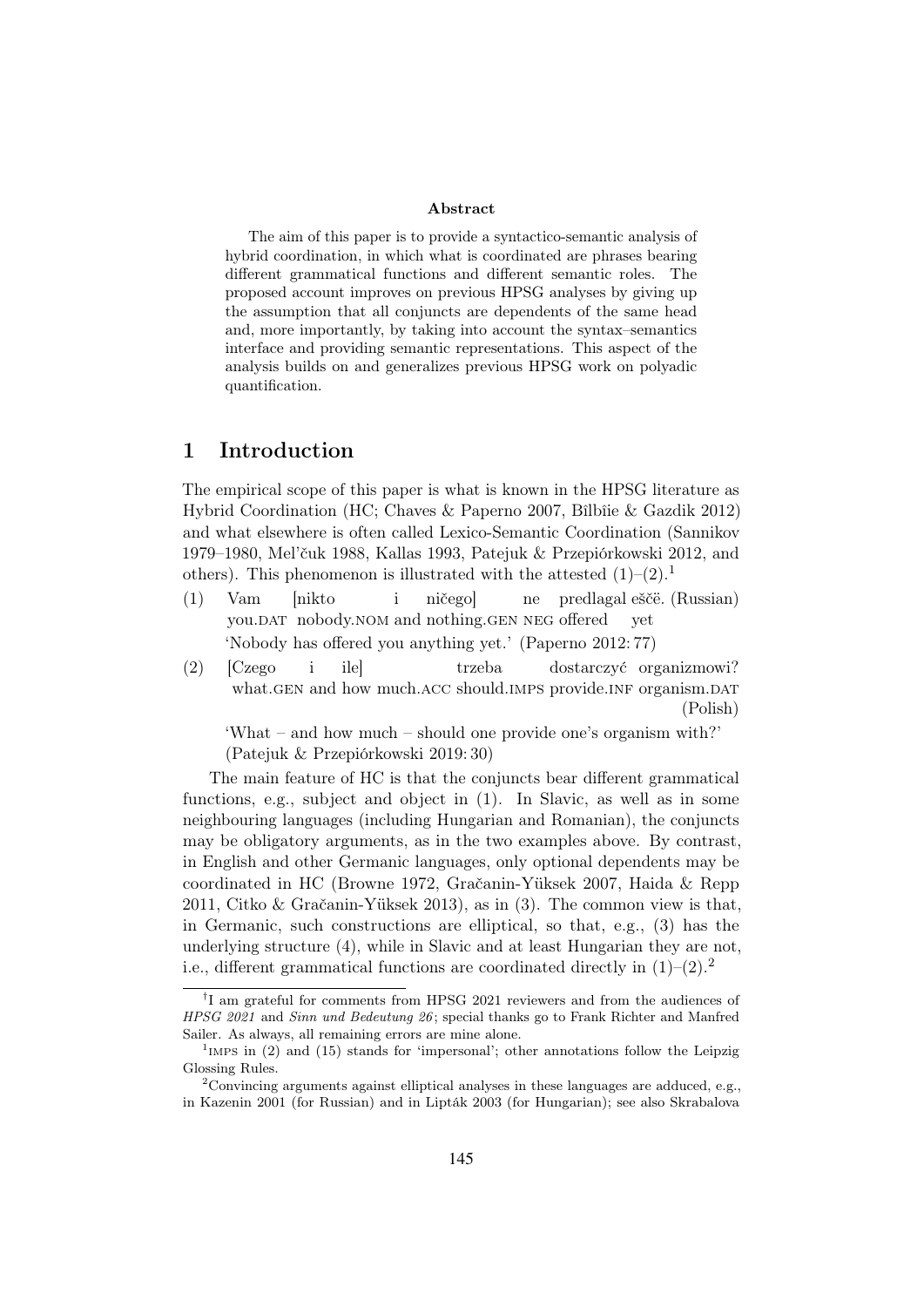(3) What and why did you eat? (Citko & Gračanin-Yüksek 2013: 11)

(4) What did you eat and why did you eat?

In this paper I am only concerned with the Slavic – non-elliptical – variety of HC, leaving the integration of Germanic – elliptical – HC into the analysis for future work.

Most of the literature on HC only deals with coordinated wh-items, as in (2) and (3). However, at least since Sannikov 1979–1980, it is clear that many other series of conjuncts are possible in HC, including: 1) *n*-words, as in  $(1)$ , 2) universal quantifiers, as in  $(5)$ , 3) various series of lexical items expressing existential quantifiers, as in  $(6)-(7)$ , etc.<sup>3</sup>

(5) Zdes' [vsem here all.DAT and always coffee.ACC served.F.SG she.NOM self.NOM i vsegda] kofe podavala ona sama. (Russian)

'Here she always served coffee herself to everyone.' (Paperno 2012: 77)

- (6) Ponjal understood q anyone.nom and anything.acc li [kto-nibud' i čto-nibud']? (Russian) 'Has anyone understood anything?' (Paperno 2012: 77)
- (7) Dopustim, [kto-libo assume someone.NOM and someone.ACC defeated i kogo-libo] pobedil. (Russian) 'Assume that someone defeated someone.' (Paperno 2012: 80)

Also, almost all of the literature concentrates on the syntax of this construction, neglecting its semantic properties. The notable exception is Paperno  $2012$ : ch.4, which proposes – but ultimately abandons – an analysis in terms of polyadic quantification, specifically, in terms of the resumptive lift (see, e.g., Keenan & Westerståhl 2011: 899). In Section 2, I summarize the arguments of Przepiórkowski 2021a that the analysis of HC in terms of polyadic quantification was on the right track, although the right lift to be applied here is a mereological variant of the standard cumulative lift (Keenan & Westerståhl 2011: 899), rather than the resumptive lift.

However, the main contribution of this paper is HPSG-theoretical. First, in Section 3, I extend the HPSG representations of specific polyadic quantifiers proposed in Iordăchioaia & Richter 2009, Iordăchioaia 2010, and Richter 2016 to polyadic quantifiers of arbitrary lift type. Second, after laying out my assumptions about the syntax of coordination in Section 4, in Section 5 I sketch the syntactico-semantic HPSG analysis of HC that assumes these representations. Finally, Section 6 concludes.

<sup>2007: §§2</sup> and 5 on Czech, Gribanova 2009: 136–137 on Russian, Bîlbîie & Gazdik 2012: §3.3 on Hungarian, and Lipták 2011 for a typological overview.

<sup>3</sup>See Przepiórkowski & Patejuk 2014 and Patejuk 2015: ch.5 for similar examples from Polish.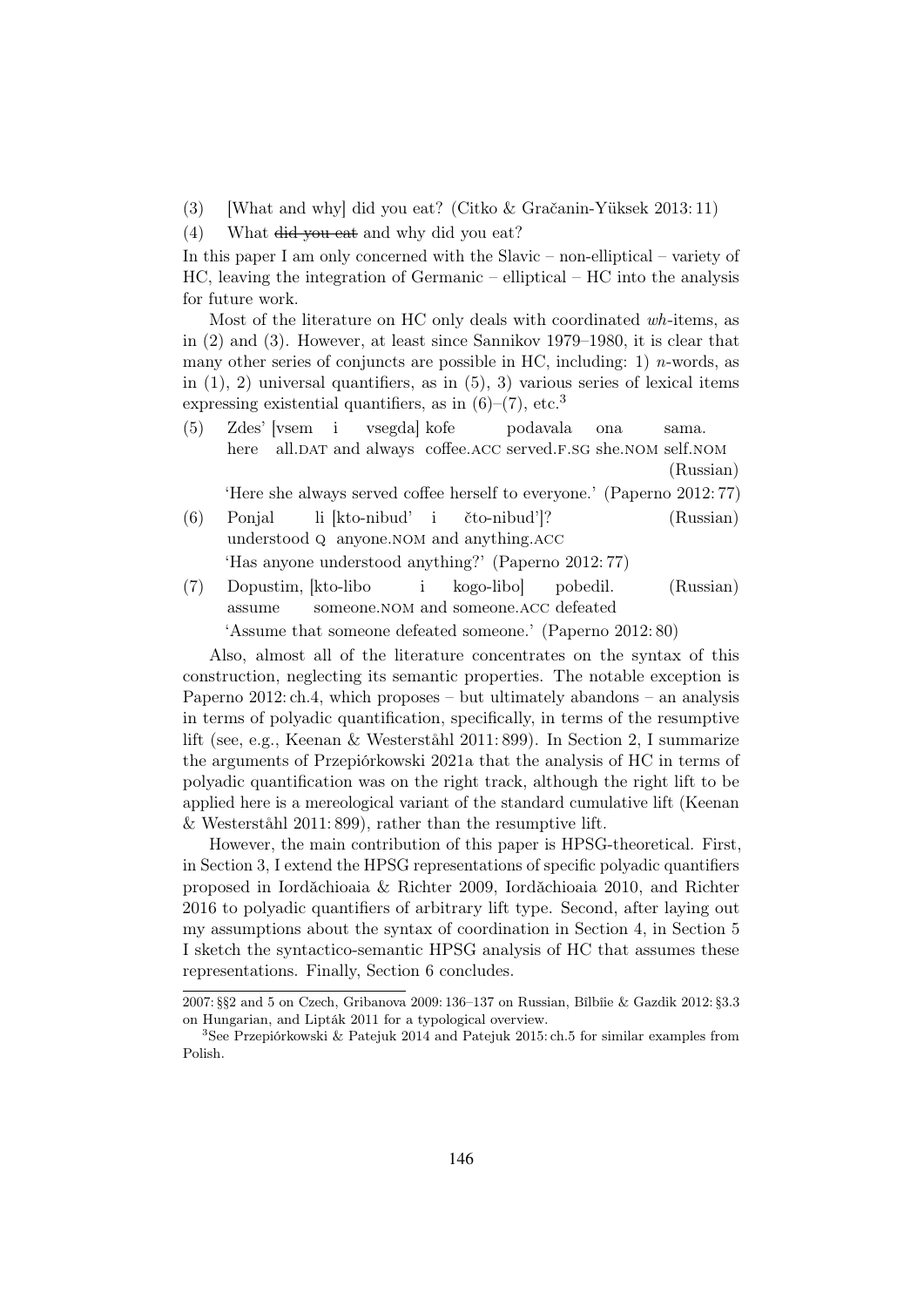#### 2 Polyadic Quantifiers in Hybrid Coordination

Paperno (2012: ch.4) provides the only worked out semantic analysis of HC I am aware of. Following earlier suggestions in the literature (e.g., Comorovski 1996: 138–139), he analyses HC in terms of resumptive quantification. The general idea of resumption (or absorption, as it is called by syntacticians after Higginbotham & May 1981: 49) is that two (or more) occurrences of a quantifier over entities are analysed as a single quantifier of the same type but over tuples of entities, that is two occurrences of a quantifier Q are "lifted" to the single but more complex quantifier  $Res<sup>2</sup>(Q)$  defined as in (8).

(8)  $Res^2(Q)(A, B, R) \stackrel{\text{df}}{=} Q(A \times B, R)$ 

For example, in the varieties of English in which (9) means that no man loves any woman, the two occurrences of the generalized quantifier no defined as in (10) are lifted to the resumptive quantifier  $Res^2(NO)$  defined in (11).

- (9) No man loves no woman.
- $(10) \quad \text{NO}(A, B) \stackrel{\text{df}}{=} A \cap B = \emptyset$
- (11)  $Res^2(NO)(A, B, R) \stackrel{\text{df}}{=} (A \times B) \cap R = \emptyset$

In the case of (9), the two original quantifiers range over the set of men and the set of women, while the lifted resumptive quantifier ranges over the set of man–woman pairs. That is, after the resumptive lift, the meaning of (9) may be represented as in  $(12)$  (or, more compactly, as in  $(13)$ ), which – according to the definition in  $(11)$  – is true iff the Cartesian product man  $\times$  woman has the empty intersection with the *love* relation, i.e., iff the *love* relation contains no pair  $\langle x, y \rangle$  such that  $man(x)$  and woman(y).

- (12)  $Res^{2}(NO)(\lambda x.man(x), \lambda y.woman(y), \lambda x \lambda y. love(x, y))$
- (13)  $Res<sup>2</sup>(NO)(man, woman, love)$

In terms of Lindström's (1966) typology of generalized quantifiers, no as defined in (10) is of type  $\langle 1, 1 \rangle$  (it is a binary relation on sets, i.e., on unary relations), while the lifted quantifier  $Res^2(NO)$  is of type  $\langle 1, 1, 2 \rangle$ , i.e., it is a ternary relation whose first two arguments are sets (i.e., unary relations), and the third argument is a binary relation. Both quantifiers are examples of polyadic quantifiers, which may be divided into monadic quantifiers such as no, whose all arguments are sets, and properly polyadic quantifiers such as  $Res<sup>2</sup>(NO)$ , whose at least one argument is a proper (non-unary) relation.

On Paperno's (2012) analysis, such a resumptive lift is applied to quantifiers expressed by all conjuncts in HC. This rightly predicts that the meaning of (1) is that there is no person–thing pair in the offering relation, i.e., that nobody has offered anything. Similarly, in the case of (5) this analysis rightly predicts the meaning on which all (contextually relevant) person–time pairs are in the appropriate coffee serving relation. However, Paperno (2012) abandons this analysis, and for two good reasons.<sup>4</sup> The first reason is that the

 $\overline{^{4}$ As a possible alternative, Paperno (2012: ch.5) sketches a game-theoretic analysis,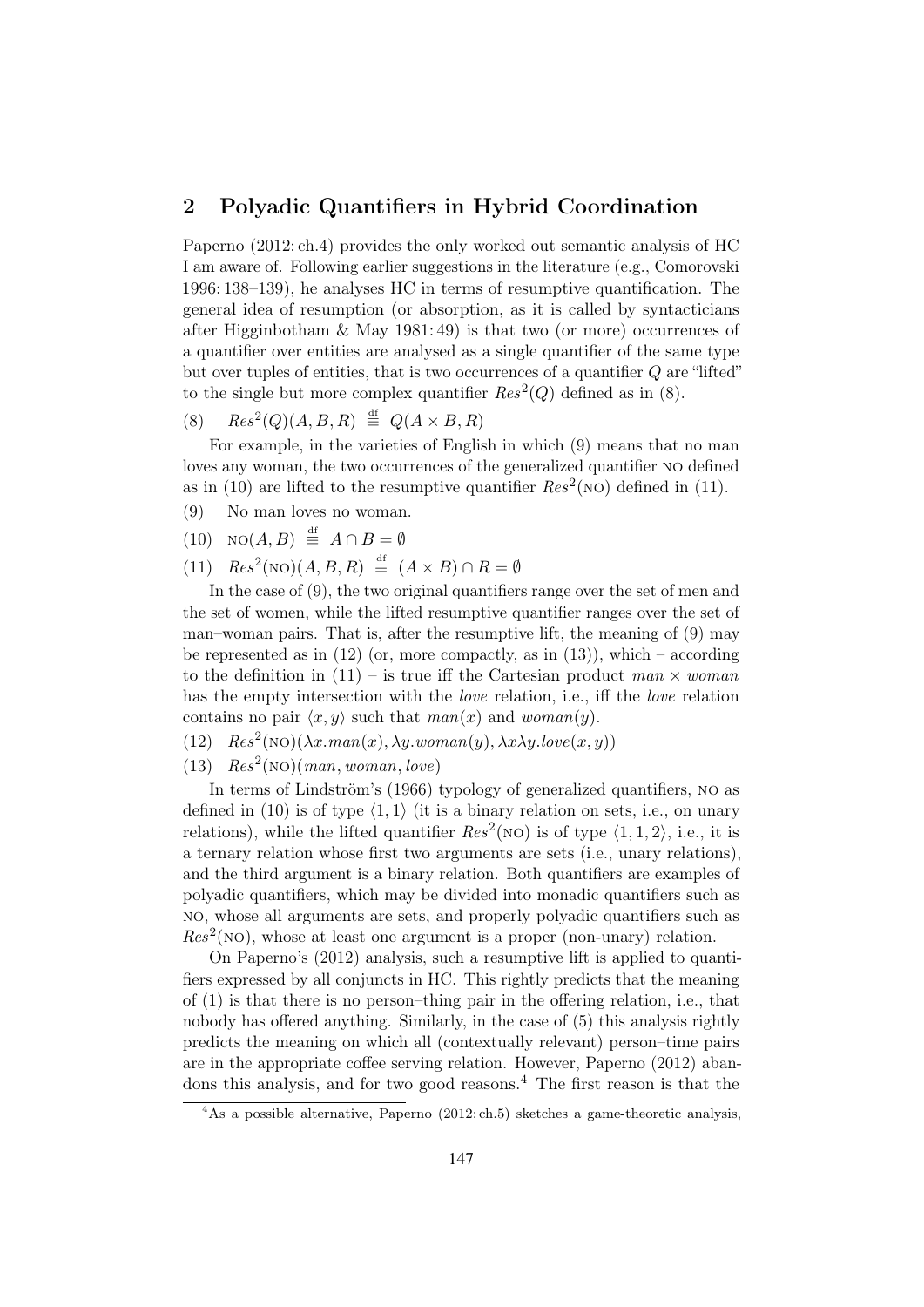resumptive lift takes quantifiers of exactly the same kind  $(2 \times NO, 2 \times EVERY,$ etc.), while HC is not so strict, e.g.:

(14) Lično personally me menja [vsë everything.NOM and almost always drives.nuts i počti vsegda] besit. (Russian)

'Everything almost always drives me nuts.' (Paperno 2012: 155)

In the case of (14), it is not clear whether the polyadic quantifier resulting from the resumptive lift should be  $Res<sup>2</sup>(ALL)$  (which would wrongly mean that everything absolutely always drives me nuts) or  $\text{Res}^2$  (ALMOST ALL) (which would wrongly mean that almost everything rather than absolutely everything almost always drives me nuts). More importantly, in the case of some quantifiers the resumptive lift assigns wrong meanings to sentences, e.g., to (15):

(15) O about him already much.acc and many.ins write.imps nëm uže [mnogoe i mnogimi] napisano. (Russian) 'Many wrote a lot about him.' (Paperno 2012: 143)

According to the resumptive analysis, for this sentence to be true it must be the case that there are many person–content pairs in the relevant writing relation, for example, when just a single person wrote a lot. But in such a situation (15) is false, as it implies both that there are many people who wrote about him and that many bits of content were written.

In Przepiórkowski 2021a, I argue that Paperno's (2012) polyadic analysis is on the right track, but there is another polyadic lift that much better approximates the intended meanings, namely, the cumulative lift defined in (16) and illustrated with the constructed Polish sentence (17) (similar to the Russian (15)).

- $(16)$   $Cum(Q_1, Q_2)(A, B, R) \stackrel{\text{df}}{=} Q_1(A, \pi_1(R')) \wedge Q_2(B, \pi_2(R')),$  where:
	- a.  $R' = R \cap (A \times B)$ <br>b.  $\pi_1(R') = \{x : (x, y)$
	- b.  $\pi_1(R') = \{x : \langle x, y \rangle \in R'\}$
	- c.  $\pi_2(R') = \{y : \langle x, y \rangle \in R'\}$
- (17) Pisało już wrote already about this many philosophers and in many articles o tym [wielu filozofów i w wielu artykułach]. (Polish)

'Many philosophers wrote about this in many articles.'

In the case of sentence (17), the preliminary representation is that in (18).

(18)  $Cum(MANY, MANY)$ (philosopher, article, write)

That is, using the symbols in (16),  $Q_1 = Q_2 =$  MANY,  $A =$  philosopher (i.e., the set of philosophers),  $B = article$  (the set of articles),  $R = write$  (the "wrote about this" relation, whatever  $tym$  'this' is in (17)). Additionally,  $R'$ is the writing relation  $R$  restricted to philosophers writing articles (so, e.g.,

which, however, also makes some wrong empirical predictions.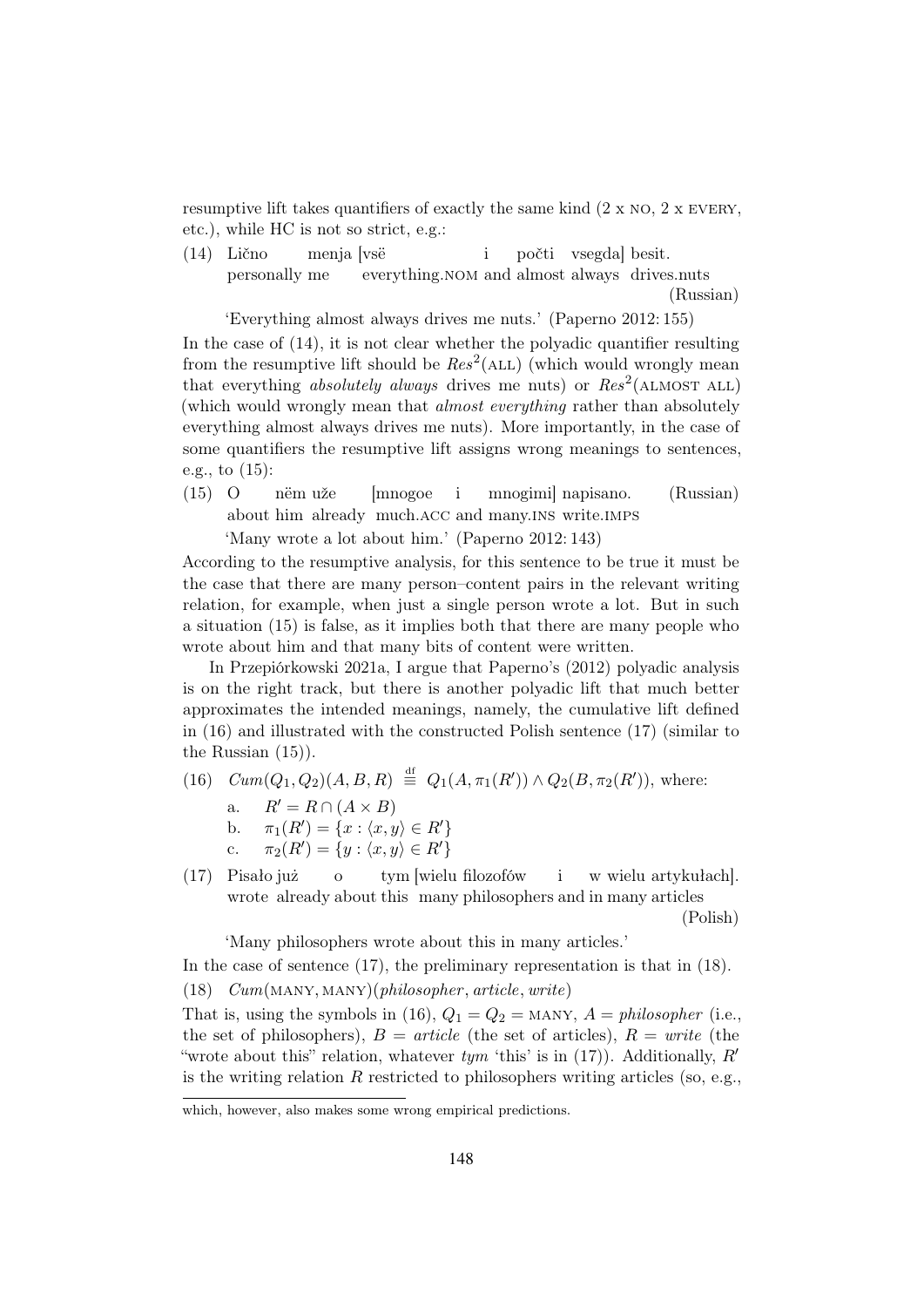linguist–article, philosopher–book, and linguist–book pairs are removed from  $R$ ,  $\pi_1(R')$  is the set of philosophers who wrote in some articles about this, and  $\pi_2(R')$  is the set of articles in which something was written about this by some philosophers. In effect, the meaning of (17) represented by (18) is that there are many philosophers who wrote about this in an article or other and there are many articles in which a philosopher or other wrote about this.

It may be verified that this standard cumulative lift leads to appropriate meanings of most HC sentences, but sometimes it is not sufficiently precise. In fact, this is the case with (17). Assume that in a given context five articles is many but five philosophers is not many – only 10 or more is. Then  $(17)$ does not truthfully describe a situation in which five articles were written by five different philosophers (there are not many philosophers), but it does truthfully describe a situation in which five articles were coauthored each by a different ensemble of philosophers, so that there are, say, twelve authors altogether. In this situation the extension of the writing relation also contains just five pairs, but in each pair the first argument is a plural entity consisting of a number of atoms (philosophers). Hence, a better representation of (17) is that given in  $(19)$ , where the cumulative lift  $Cum$  is replaced by the cover lift Cov (Robaldo 2011; cf. Schwarzschild's 1996 covers) defined in (20).

- (19)  $Cov(MANY, MANY)$ (*philosopher*, article, write)
- (20)  $Cov(Q_1, Q_2)(A, B, R) \equiv Q_1(A, at(\pi_1(R'))) \wedge Q_2(B, at(\pi_2(R'))),$ where:
	- a.  $R', \pi_1(R')$ , and  $\pi_2(R')$  are defined as in (16),
	- b. at maps a set of possibly plural objects into the set of atoms in these plural objects.

(19) is the kind of representation that the HPSG analysis proposed in the following sections will result in, although, in order to better reflect the actual HPSG representations, a slightly different – more explicit – notation will be used, upon which (19) will be rendered as (21).

(21)  $Cov(MANY_x, MANY_y)(philosopher(x), article(y))(write(x, y))$ 

## 3 Polyadic Quantifiers in HPSG

The analysis proposed in this paper relies heavily on previous HPSG work on polyadic quantification (Iordăchioaia & Richter 2009, 2015, Iordăchioaia 2010, Sailer 2015, Richter 2016) stated within Lexical Resource Semantics (LRS; Richter & Sailer 2004, Richter & Kallmeyer 2009). In LRS, particular words and constructions constrain meaning representations of particular syntactic constituents, without necessarily specifying their complete meanings. For example, words expressing quantifiers, e.g., many, may specify the quantifier constant, i.e., MANY, and the variable bound by this quantifier, e.g.,  $x$ , without determining whether this is a monadic quantifier or a part of a larger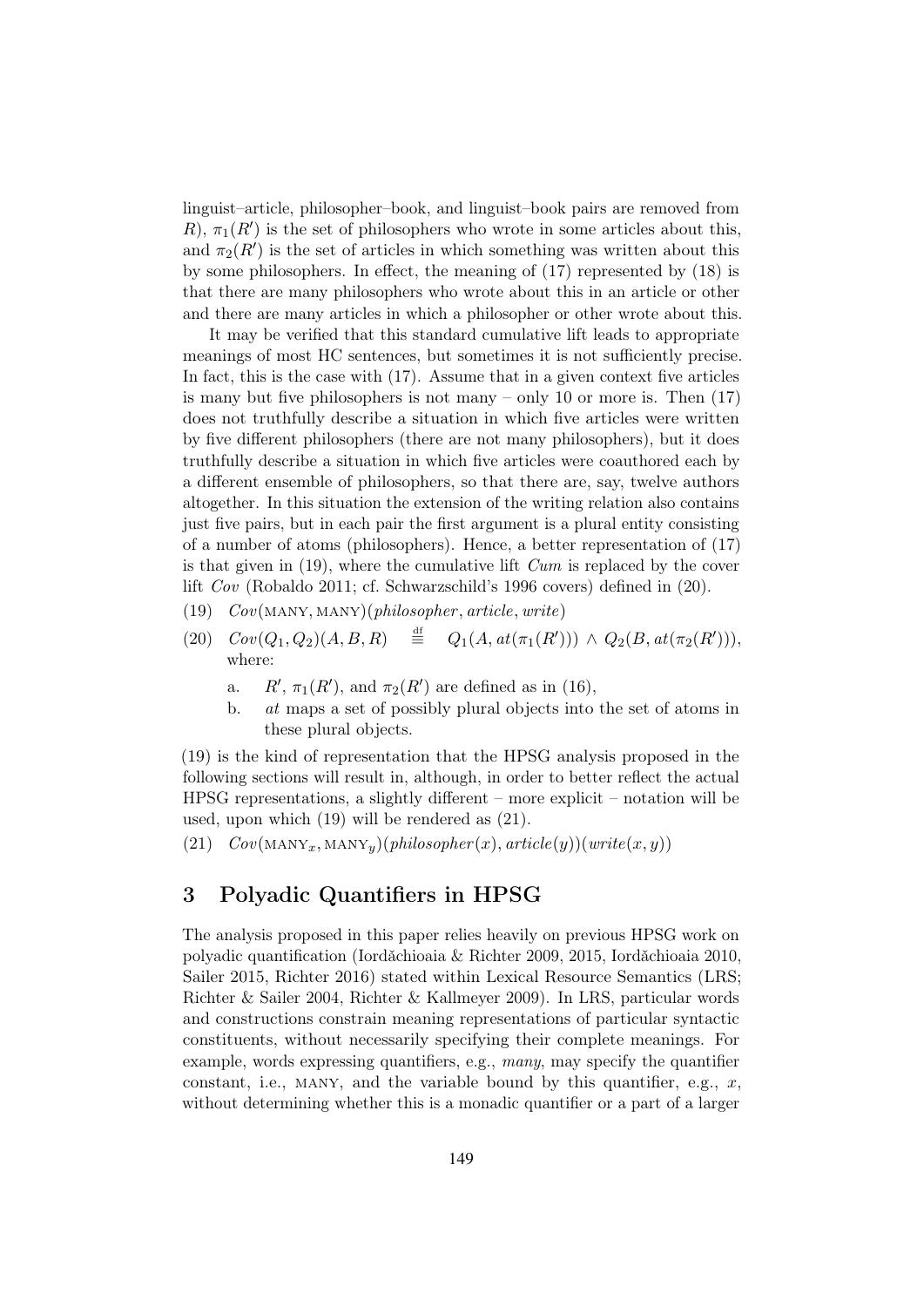polyadic quantifier. In the notation introduced at the end of the previous section, the lexical contribution of many may be represented as in  $(22)$ , with P representing the restriction and S representing the nuclear scope, both to be contributed by other words in the sentence. In the simplest case, e.g. in the sentence Many philosophers arrived, this may lead to the schematic representation of the NP many philosophers in (23) and the representation of the whole sentence in (24).

- $(22) \dots \text{MANY}_{x} \dots (\dots P(x) \dots)(S(\dots x \dots))$
- $(23) \dots \text{MANY}_x \dots (\dots \text{philosopher}(x) \dots)(S(\dots x \dots))$
- (24)  $\text{MANY}_x(\text{philosopher}(x))(\text{arrive}(x))$

However, under appropriate conditions, two or more constituents may turn out to be contributing to the same semantic representation. For example, in (17) the underspecified semantic contribution of wielu filozofów 'many philosophers' may be represented as in (23), and similarly for wiele artykułów 'many articles', see (25), and these two representations may turn out to be partial specifications of a larger representation, still underspecified in (26).

 $(25) \dots \text{MANY}_y \dots (\dots \text{article}(y) \dots)(S(\dots y \dots))$ 

 $(26)$  ...  $\text{MANY}_x$ ...  $\text{MANY}_y$ ...  $(...$  philosopher $(x)$ ...  $article(y)$ ...  $)(S(...x...y...)$ 

In the analysis made more precise below, it is the conjunction that specifies that all conjuncts contribute to the meaning representation of a single cover polyadic quantifier. This way the representation of the coordinate phrase in (17) may be represented as in (27), still with a placeholder for the nuclear scope relation, and that of the whole sentence – as in  $(28)$  (=  $(21)$  above).

(27)  $Cov(MANY_x, MANY_y)(philosopher(x), article(y))(S(x, y))$ 

(28)  $Cov(MANY_x, MANY_y)(philosopher(x), article(y))(write(x, y))$ 

This kind of representation is a generalization of previous HPSG representations of polyadic quantifiers, as it makes explicit the kind of lift that is applied to monadic quantifiers (here, Cov, i.e., cover lift).

In the analysis of Romanian Negative Concord in Iordăchioaia 2010 and Iordăchioaia  $\&$  Richter 2009, 2015, the underspecified representations of niciun student 'no student', nicio carte 'no book', and nu a citit 'not read' in (29) are given in  $(30)$ – $(32)$  (assuming the notation of the current paper), and they all contribute to the single representation in (33).

(29) Niciun student nu a citit nicio carte. no student not has read no book (Romanian)

'No student read any book.' (Iordǎchioaia 2010: 97)

- (30) NO...  $x_{...}$  (... student(x)...)( $S(...x...)$ )
- (31) NO.  $u_{1}$ ,  $(... \text{book}(y) ...)$  $(S(... y...))$
- $(32) \quad \text{NO} \dots (n \cdot \text{)} (read (n \cdot \text{)}$
- (33)  $NO_{x,y}(student(x),book(y))(read(x, y))$

This representation is interpreted in terms of the resumptive lift, although this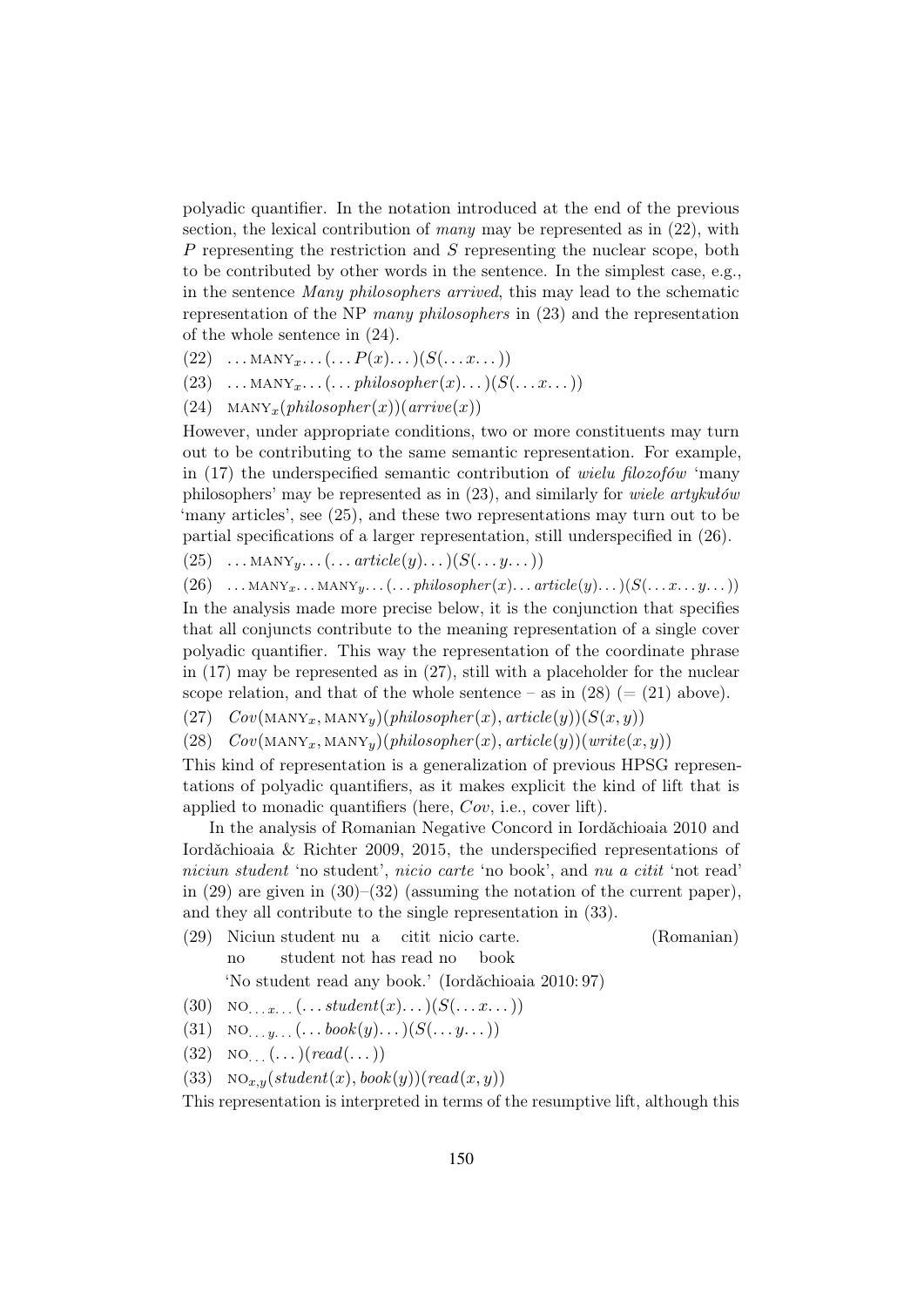lift is not mentioned explicitly in the representation. Also, as all the quantifiers taking part in the resumptive lift must be of the same kind (here: no), it is sufficient to mention this quantifier constant in the representation only once. Finally, an interesting aspect of that analysis is that quantifiers of different Lindström (1966) type may jointly undergo the resumptive lift; in the case of (29), niciun and nicio are normally treated as the usual quantifiers of type  $\langle 1, 1 \rangle$  (i.e., a binary relation on sets), but the sentential negation nu is normally treated as logical negation, i.e., a quantifier of type  $\langle 0 \rangle$ . This is possible because, in the actual LRS analysis, all these quantifiers are underspecified as to their Lindström type.

By contrast, the HPSG encoding made explicit below assumes that only  $\langle 1, 1 \rangle$  quantifiers may be lifted. However, the gist of Iordăchioaia & Richter's analysis may be preserved by reanalysing the contribution of the negated verb from (32) to (34). That is, verbal negation is reanalysed as contributing a  $\langle 1, 1 \rangle$  quantifier over events. This, together with the slightly modified representations of the two negative phrases given in  $(35)$ – $(36)$  (cf.  $(30)$ – $(31)$ ). leads to the Davidsonian representation of (29) given in (37) (cf. (33) above).

 $(34) \dots NO_e \dots (n \cdot event(e) \dots)(read(e \dots))$ 

 $(35) \dots NO_x \dots (\dots student(x) \dots)(S(\dots x \dots))$ 

 $(36) \quad \dots \text{NO}_y \dots (\dots \text{book}(y) \dots)(S(\dots y \dots))$ 

(37) 
$$
Res(\text{NO}_e, \text{NO}_x, \text{NO}_y)(event(e), student(x), book(y))(read(e, x, y))
$$

Note the explicit representation of the kind of lift in (37).

Another lift, specific to some constructions involving complex NPs (inverse linking, telescoping), is proposed in Sailer 2015. For example, the representation of (38) proposed there is equivalent to (39) (which follows the notation assumed in this paper). Again, the kind of lift is not specified explicitly there. A more explicit representation, consistent with the technicalities below, is that in (40), where CNP stands for "complex NP lift".

- (38) An apple in every basket is rotten. (Sailer 2015: 542)
- (39)  $(\text{EVERY}_y, \text{SOME}_x)(\text{base}t(y), \text{apple}(x) \land \text{in}(y, x))(\text{rotten}(x))$
- (40)  $CNP(\text{EVERY}_y, \text{SOME}_x)(\text{base}t(y), \text{apple}(x) \land \text{in}(y, x))(\text{rotten}(x))$

Finally, Richter 2016 provides an LRS analysis of different, as in (41), with the proposed representation equivalent to (42) in the notation assumed here. As in Richter 2016,  $\Delta$  stands for the quantifier expressed by *different*.

(41) Every ape picked different berries. (Richter 2016: 601)

(42)  $(\text{EVERY}_x, \Delta_y)(ape(x), berry(y))(pick(x, y))$ 

The particular semantics of such polyadic quantifiers given in Richter 2016: 607 is conditioned on the presence of  $\Delta$  among the quantifier constants. On the setup of the current paper, the representation of (41) would be as in (43), with  $\Delta$  treated as a kind of lift and with the quantificational contribution of the bare plural (i.e., some) made explicit.

(43)  $\Delta$ (EVERY<sub>x</sub>, SOME<sub>y</sub>)(ape(x), berry(y))(pick(x, y))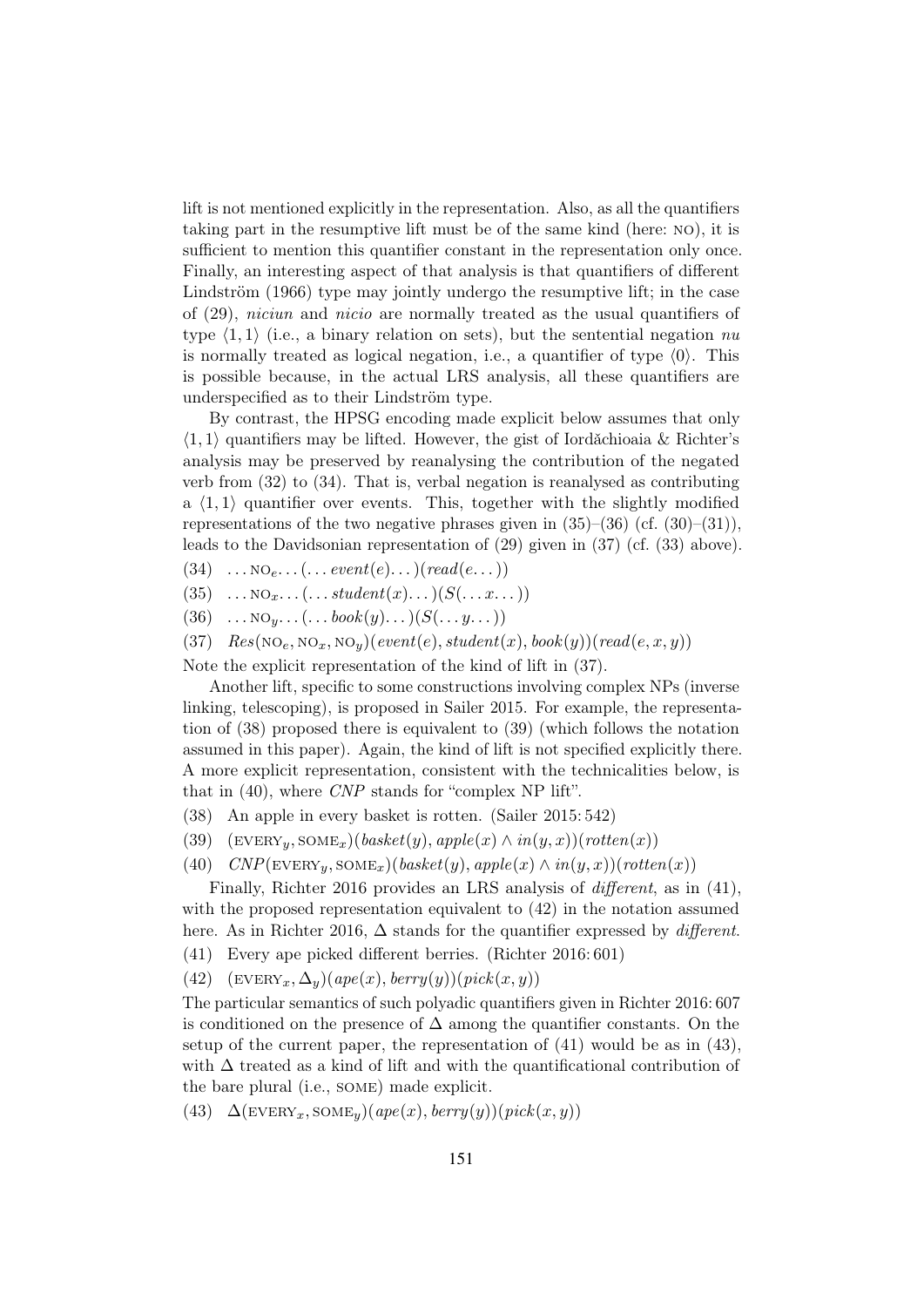This paves the way to natural representations of examples with other quantifiers in the NP containing different (discussed in Richter 2016: 617–618), as in  $(44)$ , where the quantifier is two:

- (44) Every ape picked two different berries. (Richter 2016: 617)
- (45)  $\Delta$ (EVERY<sub>x</sub>, TWO<sub>y</sub>)(ape(x), berry(y))(pick(x, y))

Representations such as (45) are human-readable versions of actual HPSG structures, so let me now be more precise about the nature of such structures. As common in LRS, I assume that full-fledged semantic representations are values of the LRS attribute defined on *sign* objects. Values of LRS are of sort *lrs* and contain some attributes with values of sort me (for "meaningful expression"), as shown in the fragment of the signature in  $(46)$ <sup>5</sup>

(46) A fragment of the signature assumed here:

```
top
  ...
 lrs EXCONT me
      INCONT me
      PARTS list(me)
 me TYPE type
    variable NUM-INDEX integer
    constant NUM-INDEX integer
    application FUNCTOR me
                ARG me
    abstraction VAR me
                BODY me
    equation ARG1 me
             ARG2 me
    negation ARG me
    l-const ARG1 me
            ARG2 me
      disjunction
      conjunction
      implication
      bi-implication
    gen-quantifier QUANT-RESTRS nelist(quant-restr)
                   SCOPE me
      mq
      lq LIFT lift
    lift
      res
      diff
```
<sup>5</sup> In the case of list values, the sorts of objects on such lists are informally indicated in the signatures given here (e.g., nelist(quant-restr)); in the full grammar, this information is encoded via appropriate constraints (as in (55)–(56) below).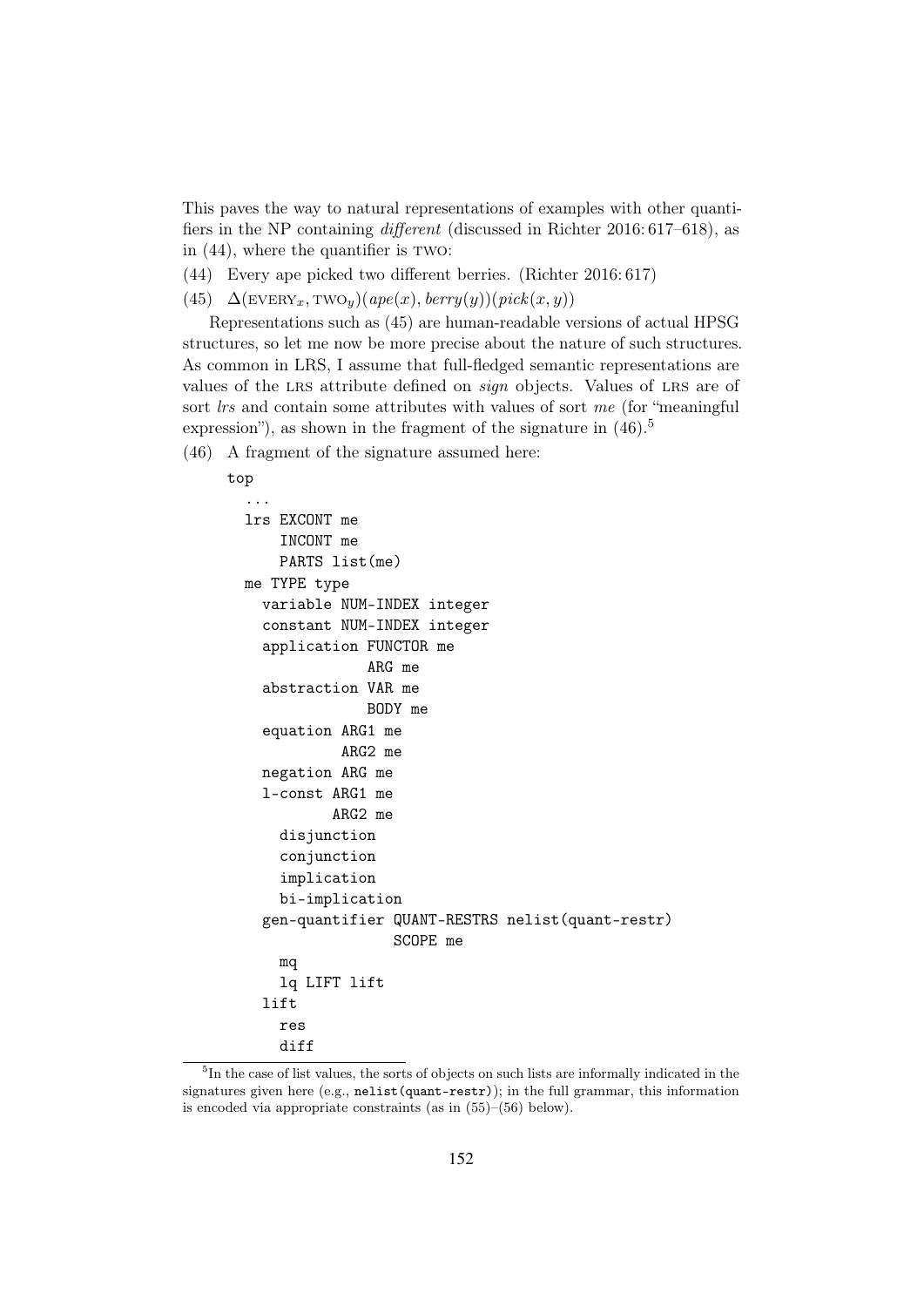```
cnp
    cov
    ...
quant-restr VAR variable
             RESTR me
  every
  some
  no
  many
  ...
type
  atomic-type
    entity
    truth
  complex-type IN type
                OUT type
integer
  zero
  non-zero PRE integer
```
This fragment is based on that in Iordǎchioaia 2010: ch.5, itself based on Sailer 2003: ch.3. The main difference is the definition of generalized quantifiers, gen-quantifier, which in Iordăchioaia 2010: 161 looks like this:

(47) The gen-quantifier fragment of the signature in Iordăchioaia 2010: ch.5:

```
gen-quantifier VAR list(variable)
               RESTR list(me)
               SCOPE me
  every
  some
 no
```
As no other polyadic lifts are considered in Iordăchioaia 2010: ch.5, this simple definition of gen-quantifier is sufficient for the representation of the resumptive lift: when two or more usual quantifiers are so lifted, the list of variables VAR and the corresponding list of restrictions RESTR are longer than one. For example, the representation in (33) (i.e.,  $NO_{x,y}(student(x),book(y))(read(x, y)))$ is a shorthand for the following more explicit structure:<sup>6</sup>

```
{}^{6}Bits in frames are shorthand representations of the underlying structures; for example
x \mid may stand for
                         \sqrt{ }\overline{\phantom{a}}variable<br>NUM-INDEX \begin{bmatrix} non-zero \\ PRE zero \end{bmatrix}1

(i.e., for e-typed variable number 1), etc.
```

```
TYPE entity
```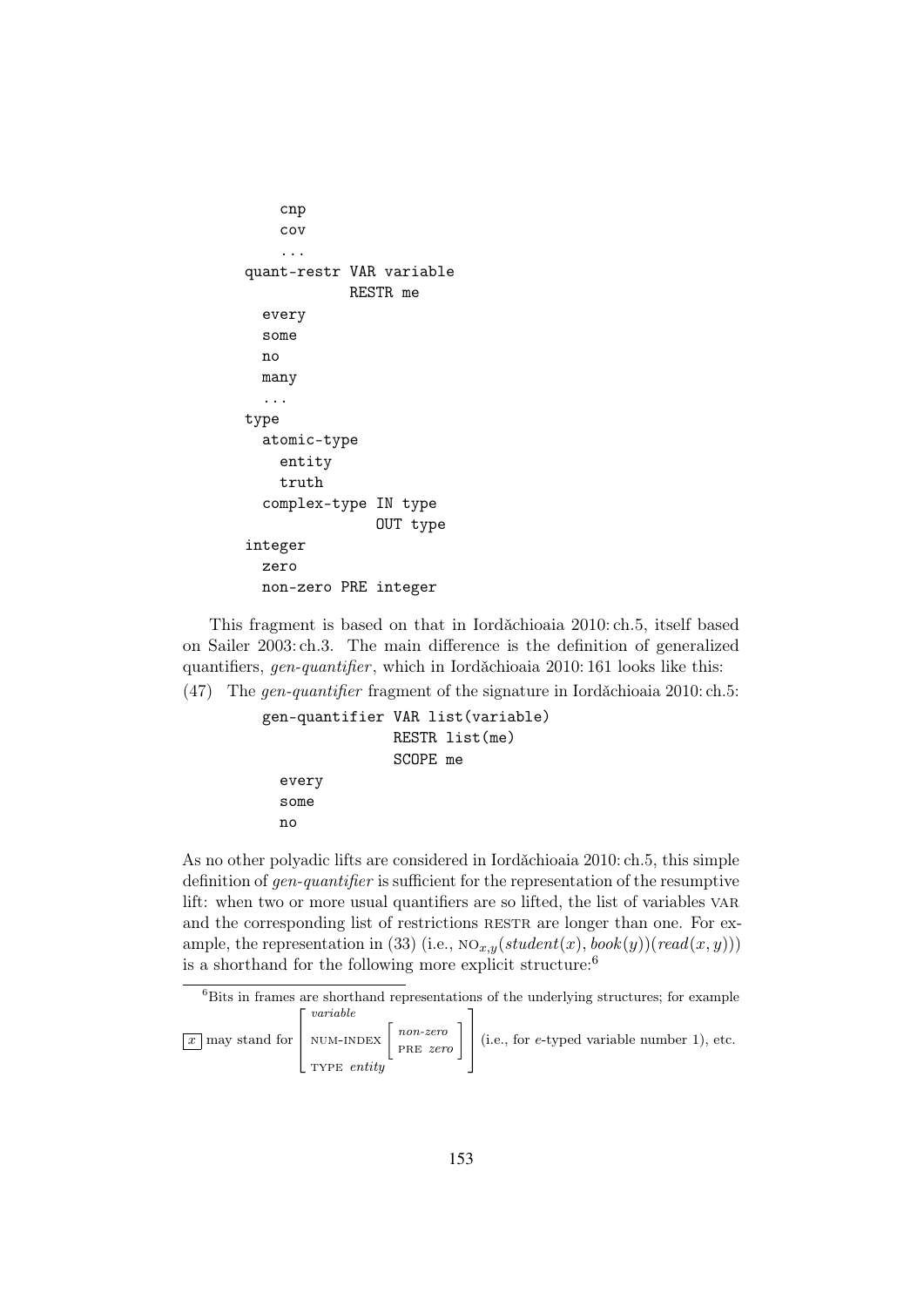(48) 
$$
\begin{bmatrix} no \\ \n\text{VAR } \langle x, y \rangle \\ \n\text{RESTR } \langle \text{student}(x), \text{book}(y) \rangle \\ \n\text{SCOPE } \boxed{\text{read}(x, y)} \n\end{bmatrix}
$$

A constraint is needed to ensure that values of VAR and RESTR are lists of the same length.

By contrast, the signature in (46) makes it possible to represent various kinds of polyadic lifts, and the correspondence between quantifier constants, variables, and restrictions is conspicuous. For example, (28) – repeated below as  $(49)$  – is a shorthand for  $(50)$ .

(49) 
$$
Cov(\text{MANY}_x, \text{MANY}_y)(philosopher(x), article(y))(write(x, y))
$$
  
\n(50) 
$$
\begin{bmatrix} lq \\ \text{LIFT} & cov \\ \text{QUANT-RESTRS} \end{bmatrix} \begin{bmatrix} many \\ \text{VAR} & \text{rank} \\ \text{RESTR} & \text{philosopher}(x) \end{bmatrix}, \begin{bmatrix} many \\ \text{VAR} & \text{rank} \\ \text{RESTR} & \text{article}(y) \end{bmatrix}
$$

The sort  $lq$  – lifted quantifier – is one of two subsorts of gen-quantifier, the other being  $mq$  – monadic quantifier. In the lexicon, wiele 'many' is underspecified as being of sort *gen-quantifier*, which can lead to a lifted representation of the kind exemplified by (50), or the usual monadic representation, as in  $(24)$  – repeated below as  $(51)$  – whose more explicit structure is shown in (52).

 $\setminus$ 

1

(51)  $\text{MANY}_x(\text{philosopher}(x))(\text{arrive}(x))$ (52)  $\sqrt{ }$   $mq$  $_{\rm QUANT-RESTRS}$ many var  $\boxed{x}$ RESTR  $\mid$  philosopher(x) Ī.  $\overline{1}$ 

The two subsorts of *gen-quantifier* differ not only in the presence (on  $lq$ ) or absence (on  $mq$ ) of the LIFT attribute, but also in how many quant-restr objects (quantifiers with their restrictions but without the scope) may occur in the QUANT-RESTRS list: exactly one in the case of monadic quantifiers, but more than one in the case of lifted quantifiers:

(53)  $mq \rightarrow$  [ QUANT-RESTRS REST *elist* ]

 $score$  arrive $(x)$ 

(54)  $lq \rightarrow$  [ QUANT-RESTRS REST nelist ]

Most of the constraints on semantic representations defined in Iordăchioaia 2010: ch.5 carry over to the present setup, but the ones referring directly to the representation of quantifiers must be modified accordingly. In particular, the relevant complex term principle on *gen-quantifier* (Iordǎchioaia 2010: 162) is now: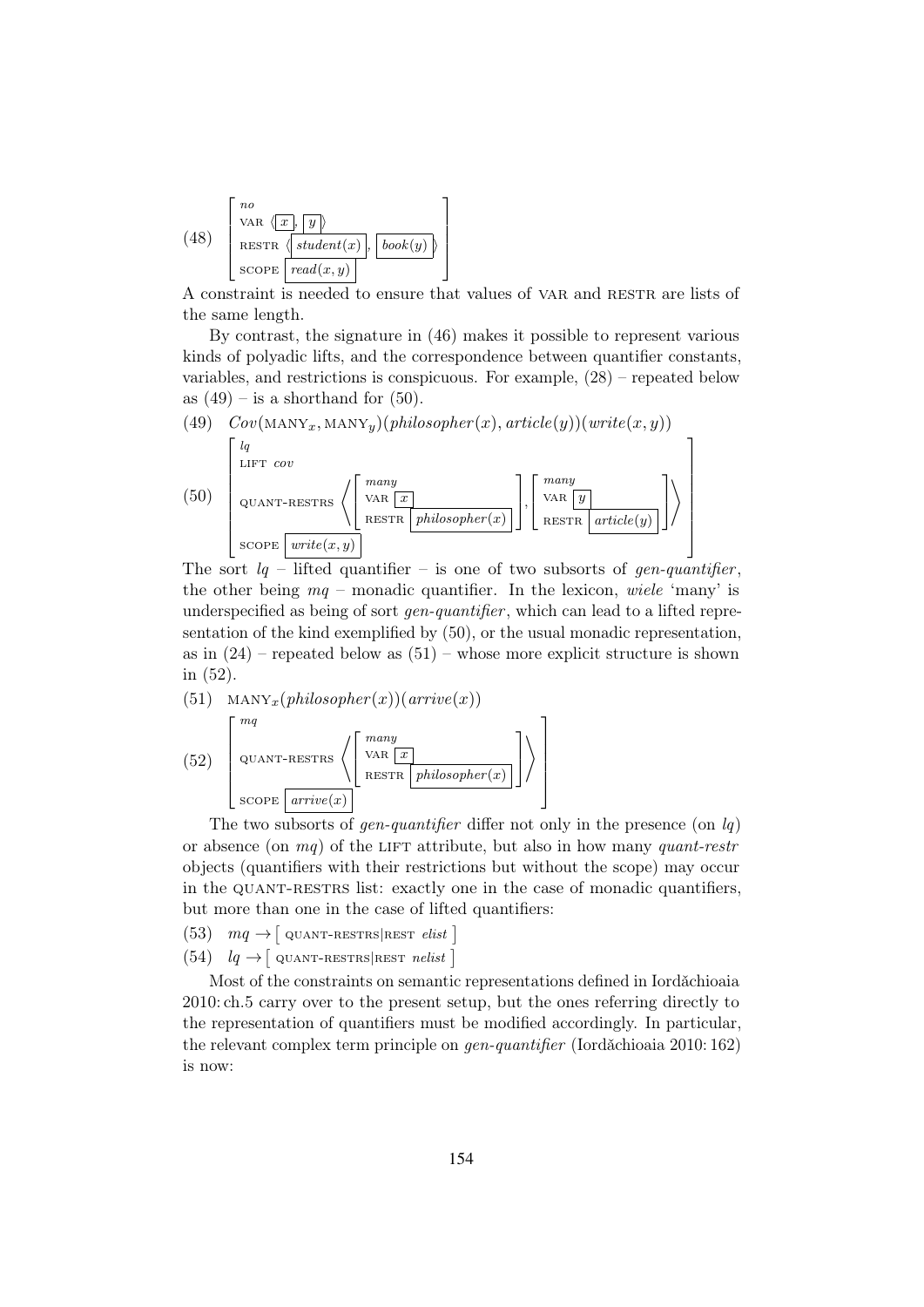(55) 
$$
gen\text{-}quantifier \rightarrow \left( \begin{bmatrix} \text{ryPE } truth \\ \text{QUANT-RESTRS } \Box \\ \text{SCOPE} | \text{ryPE } truth \end{bmatrix} \land \text{quant-restr-list}(\Box) \right)
$$
  
\n(56)  $\forall \Box (\text{quant-restr-list}(\Box) \leftrightarrow$   
\n( $\Box elist \lor$   
\n $\exists \Box \exists \Diamond (\Box \text{ FIRST } \overline{\Box} quant\text{-}restr \text{ )} \land \text{quant-restr-list}(\Box))))$ 

Note that *quant-restr* – the sort of objects in the QUANT-RESTRS list – is not a subsort of me, so it does not have a type as a whole. However, the restriction within it has the semantic type t:

(57) quant-restr  $\rightarrow$  [RESTR TYPE truth]

In the next two sections we will see how to arrive at semantic representations such as (50).

### 4 Syntax of Coordination

There are various intuitions about the headedness of coordinate structures. One, dominant in HPSG, is that such structures are not headed at all. Another, still frequent in Chomskian linguistics even though it was convincingly refuted in Borsley 2005, is that they are headed by the conjunction. Yet another, expressed in various traditions including dependency grammars, is that they are multiheaded, i.e., that each conjunct is in some sense a head of the coordinate structure. Here, I adopt this last view, as it makes the statement of certain constraints easier. Technically, I assume the fragment of the signature in  $(58)$ , together with constraints  $(59)$ – $(60)$ .

(58) A fragment of the signature assumed here:

```
phrase
  non-headed-ph DTRS nelist
  headed-ph HD-DTRS nelist
    multi-headed-ph
    singly-headed-ph NHD-DTRS nelist
      hd-subj-ph
      hd-comp-ph
      ...
```

```
(59) \hspace{0.1 cm} singly\text{-}headed\text{-}ph \rightarrow [\text{\texttt{HD-DTRS}}|\text{\texttt{REST}}\hspace{0.1 cm}elist](60) multi-headed\n-ph \rightarrow [ HD-DTRS|REST nelist ]
```
Coordinate structures are signs of sort multi-headed-ph, i.e., their only daughters attribute is HD-DTRS of length at least two. If it were assumed that only the same categories may be coordinated, then the Head Feature Principle (HFP) might be formalized as in (61), but for reasons that will become clear momentarily I assume the encoding of HFP in (62).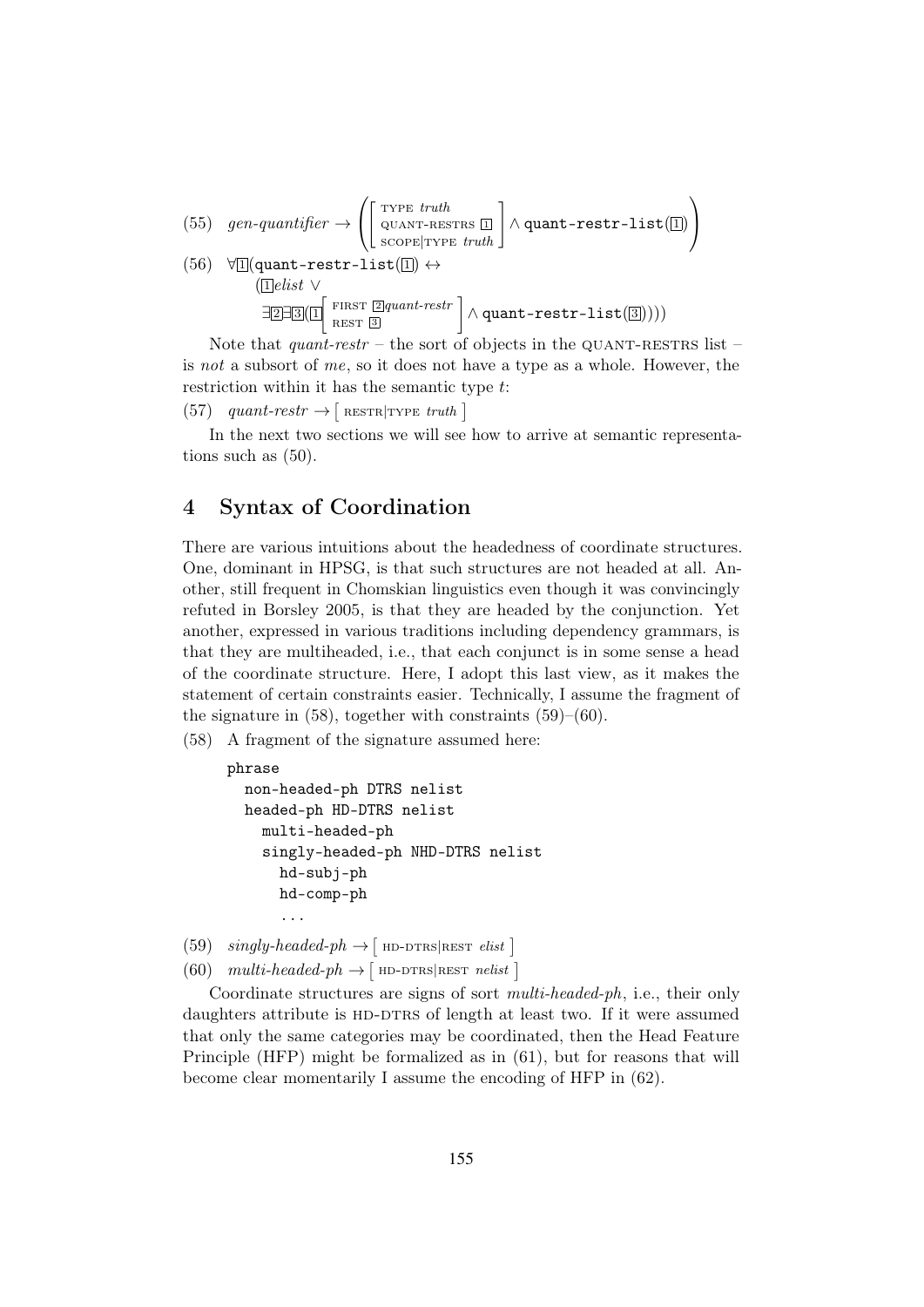(61) HFP presupposing the Law of the Coordination of Likes (Williams 1981), i.e., not assumed here:

 $\int$  ss|LOC|CAT|HEAD  $\overline{1}$  $HD-DTRS \langle \dots, [\text{ ss}|\text{loc}|\text{CAT}|\text{head }2], \dots \rangle$  $\Big] \rightarrow \Box = \boxed{2}$ 

(62) HFP assumed here:

 $\int$ SS|LOC|CAT|HEAD 1  $HD-DTRS \langle \left[ \text{ ss}|\text{loc}|\text{CAT}|\text{HEAD} \space 2 \right] \rangle$  $\Big] \rightarrow \Box = \boxed{2}$ 

I assume the "almost flat" structure of coordination (Abeillé & Chaves  $2021: \S3$ , so that Lisa, Bart, and Maggie slept has the structure in (63).



As in much of the HPSG literature, I treat conjunctions as markers attaching to the immediately following conjuncts (see Abeillé & Chaves 2021: §3.1 and references therein).

On the other hand I do not follow the linearization-based approach to the coordination of unlikes, but rather allow for the direct coordination of unlike grammatical categories, as argued, e.g., in Levine 2011 and Abeillé & Chaves 2021: §6 (cf. Patejuk & Przepiórkowski 2021). The only HPSG analysis of coordination that I am aware of which makes it possible to coordinate different categories is that sketched in Yatabe 2004 and formally substantiated in Przepiórkowski 2021b: §4, so I'll also assume it here. On that analysis the category of the coordinate structure is not that of the conjuncts, but rather a special category, call it coord, which encodes the kind of conjunction (CONJ) and the heads of all conjuncts (here HEADS, instead of Yatabe's 2004 ARGS).<sup>7</sup> For example, a Republican and proud of it (Sag et al. 1985:117), i.e., a coordination of an NP and an AP, has the HEAD value shown in  $(64)$ .



<sup>7</sup>Having such a special category is not an optimal solution, as it is subject to some of the criticisms in Borsley 2005, especially, that there are no predicates which would subcategorize for this category. A conceptually cleaner solution is to assume that coordinate structures do not have any syntactic category above the categories of its conjuncts, as proposed within LFG in Przepiórkowski & Patejuk 2021, but it is not clear to me how to implement this idea in HPSG.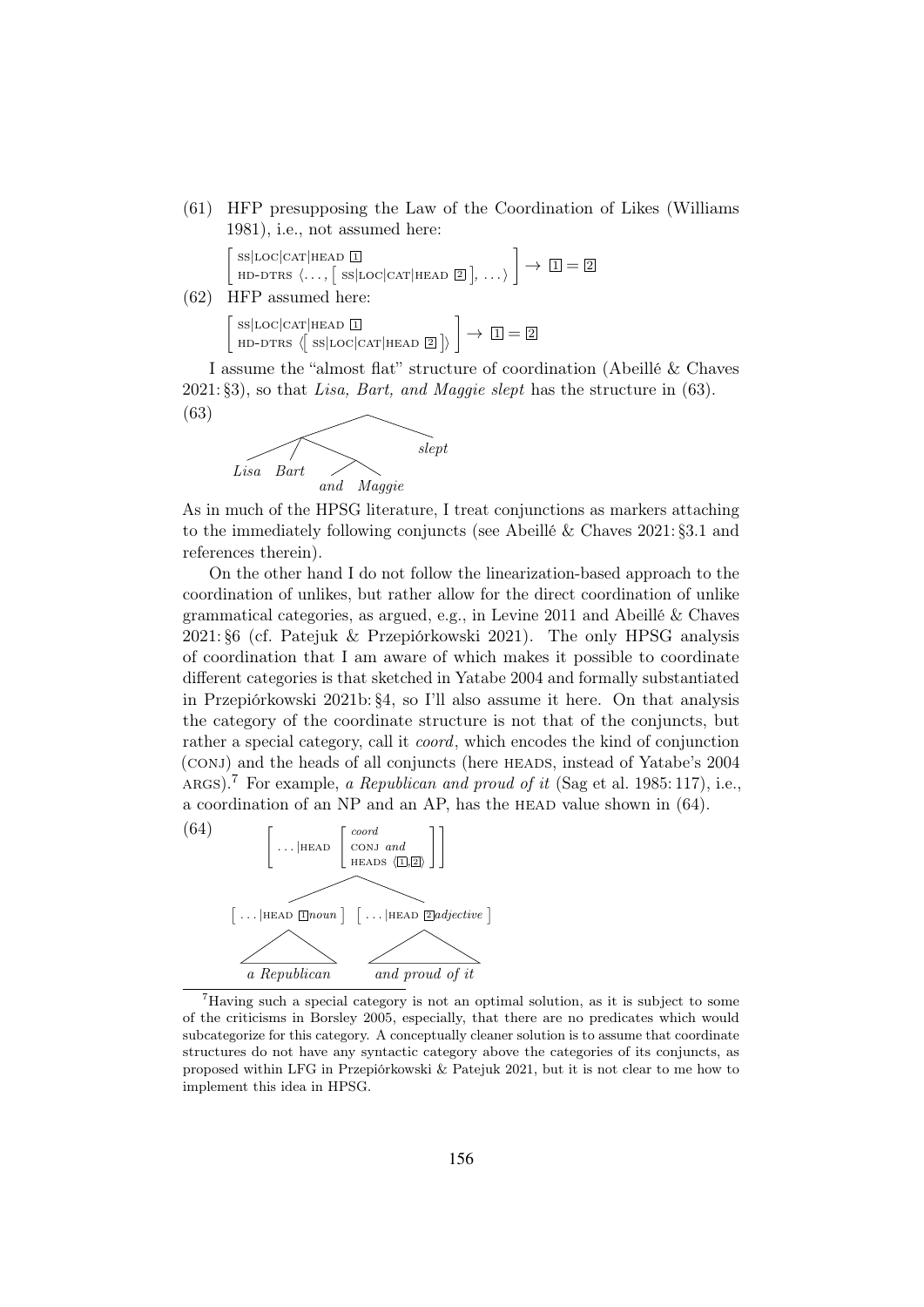#### 5 HC at the Syntax–Semantics Interface

After laying out my assumptions about the semantic representation of polyadic quantifiers and about the syntax of coordination, it is high time to present – or rather sketch, for lack of space – the complete syntactico-semantic analysis of Hybrid Coordination. I will illustrate it with the simple – but attested  $8$  – example (65), with the intended representation in (66) (i.e.,  $\text{sell}(x, y)$  is true iff "they" will sell  $x$  to  $y$ ).

- (65) Sprzedadzą wszystko i sell.FUT.3PL all.ACC and everybody.DAT każdemu. . . (Polish) 'They'll sell everything and to everybody.'
- (66)  $Cov(\text{EVERY}_x, \text{EVERY}_y)(thing(x), person(y))(sell(x, y))$

The first piece of the puzzle is syntactic: how do hybrid coordinations come into being, how do they combine with the rest of the sentence? An answer is suggested by the common observation (e.g., in Gribanova 2009: 138) that, in the case of multiple wh-questions, wh-phrases may be coordinated in those languages that allow for multiple wh-fronting. Thus, in Polish both  $(67)$ – $(68)$ are fine, while both literal English translations are not acceptable.

- (67) Kto kiedy przyszedł? who when came (Polish) 'Who came when?' (cf. ∗Who when came?) (Polish)
- (68) Kto i who and when came kiedy przyszedł? 'Who came and when?' (cf. ∗Who and when came?)

So in languages like Polish, there must be a rule or construction that makes it possible to realize all extracted wh-phrases in one go, as a coordinate structure. I generalize this postulate to all of HC, i.e., I assume that also in examples such as (65), which do not involve wh-phrases, all phrases ultimately realized as conjuncts are first extracted from their base positions (i.e., from the extended ARG-ST; Bouma et al. 2001) and placed in SLASH.<sup>9</sup> The bottom and middle of the dependency are unremarkable, but what needs to be added to the standard HPSG theory of unbounded dependencies is the possibility to realize a number of slash elements in one bulk, as a coordinate structure; in (69), head-hc-filler-ph is a subsort of head-filler-ph:

(69) head-hc-filler-ph  $\rightarrow$ 

$$
\begin{bmatrix}\n\text{nonlocal}|\text{signal} \{\boxed{21}, \dots, \boxed{2m}\} \\
\text{hd-dits} \{\text{nonlocal}|\text{signal} \{\boxed{11}, \dots, \boxed{1n}, \boxed{21}, \dots, \boxed{2m}\}\} \\
\text{NHD-DTRS} \{\text{mod} \{\text{no-dits} \{\text{local} \{\boxed{11}}\}, \dots, \text{local} \{\boxed{1n}\}\}\}\n\end{bmatrix}
$$
\n
$$
\text{(for some } n > 1, m \geq 0)
$$

<sup>8</sup>https://komediowy.pl/spektakl/gladiatorzy-sprzedazy-dzien-zycia-przedstawicielahandlowego/

<sup>&</sup>lt;sup>9</sup>In particular, unlike in Chaves & Paperno 2007, they are allowed to be dependents of different heads; see, e.g., Patejuk 2015: §5.2 and (2) above.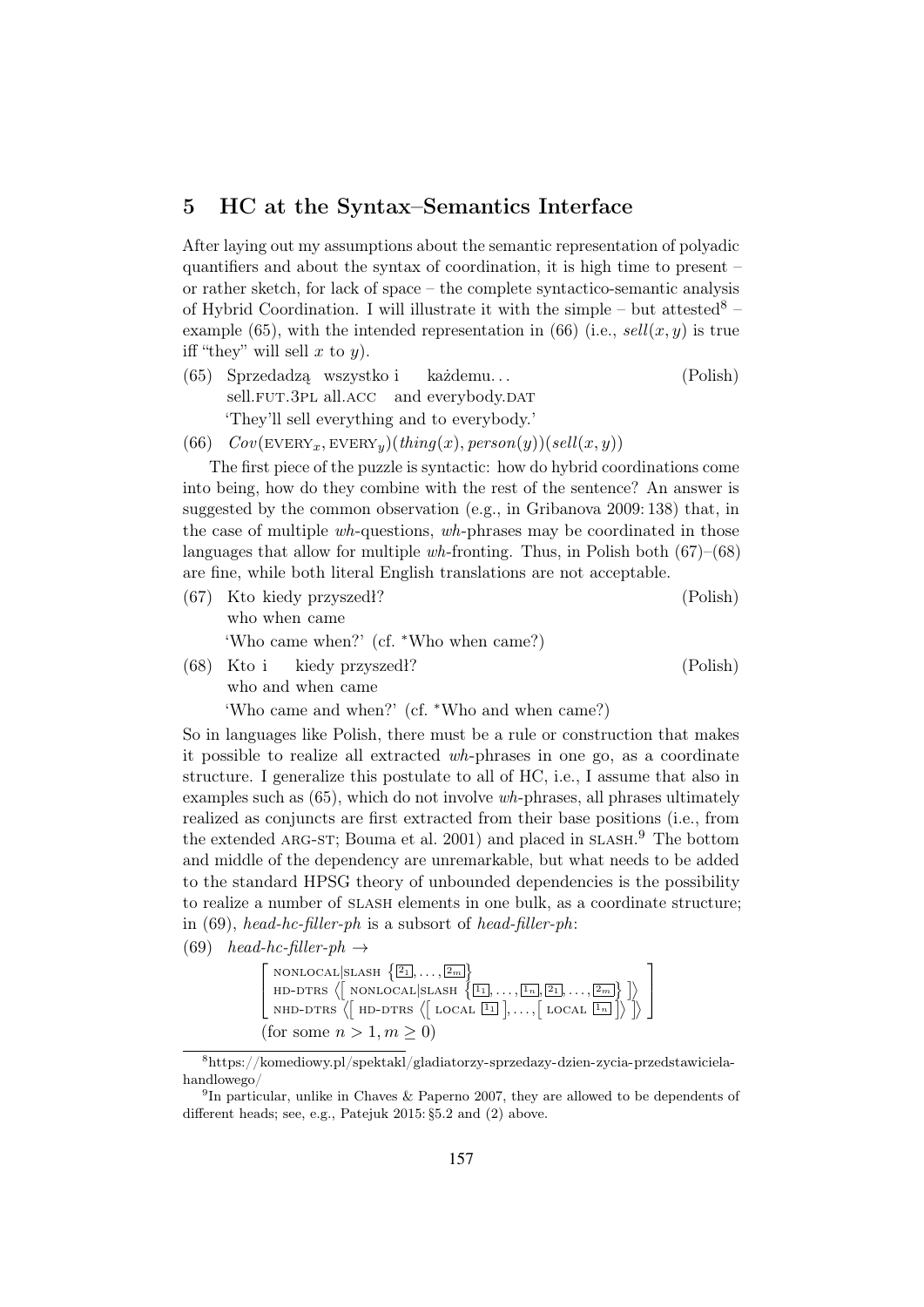In words, in this kind of phrase, at least two slash elements are removed from the head daughter and realized as multiple heads within the nonhead daughter; that is, the non-head daughter is a coordinate structure (on the assumption that only coordinate structures are of sort multi-headed-ph introduced in  $(58)$ .<sup>10</sup> This leads to the syntactic structure of  $(65)$  given in Figure 1.

For the syntax–semantic interface, I assume the usual principles of LRS, only some of which need to be adjusted. The intended values of attributes incont (internal content) and excont (external content) are given in Figure 2. The values of parts are mostly omitted, as they are analogous to those in the usual LRS analyses of quantifiers. The only remarkable aspect of parts here is that the conjunction introduces the value of lift, namely, cov (rendered as Cov in the tree).

The representations in Figure 2 are simplified in various ways. For example, in the node for wszystko 'everything', the representation in (70) is a simplified version of  $(71)$ , where – as above – framed representations hide more complex underlying structure.

(70) 
$$
\begin{bmatrix} \text{EXCONT} \quad \text{[]...EVERY}_{x} \dots (\dots \text{[]...}) \\ \text{INCONT} \quad \text{[]} \end{bmatrix}
$$
  
\n(71) 
$$
\begin{bmatrix} \text{EXCONT} \quad \text{[]} \quad \text{gen-quantifier} \\ \text{EXCONT} \quad \text{[]} \quad \text{QUANT-RESTRS} \quad \text{[]} \\ \text{INCONT} \quad \text{[]} \quad \text{tiling}(x) \end{bmatrix} \wedge \begin{bmatrix} every \\ \text{VAR} \quad \text{Ia} \quad x \end{bmatrix} \in \text{[]} \wedge \text{[]} \lhd \text{S}
$$

The two basic LRS principles, the INCONT PRINCIPLE and the EXCONT PRINCIPLE, are standard:<sup>11</sup>

(72) Incont Principle

In each *lrs*, the INCONT value is an element of the PARTS list and a component of the EXCONT value.

(73) Excont Principle

Clause 1:

In every phrase, the EXCONT value of the non-head daughter is an element of the non-head daughter's parts list. Clause 2:

In every utterance, every subexpression of the EXCONT value of the utterance is an element of its parts list, and every element of the utterance's PARTS list is a subexpression of the EXCONT value.

Another basic principle, the LRS PROJECTION PRINCIPLE, needs to be modified slightly:

 $10$ This construction is subject to additional semantic and pragmatic constraints (regarding the similarity of the quantifiers expressed by the conjuncts and the information status of the coordinate structure), which I do not attempt to state here.

 $11$ Here and below I cite or modify the versions of these principles found in Iordăchioaia & Richter 2015 (mostly taken from Richter & Kallmeyer 2009).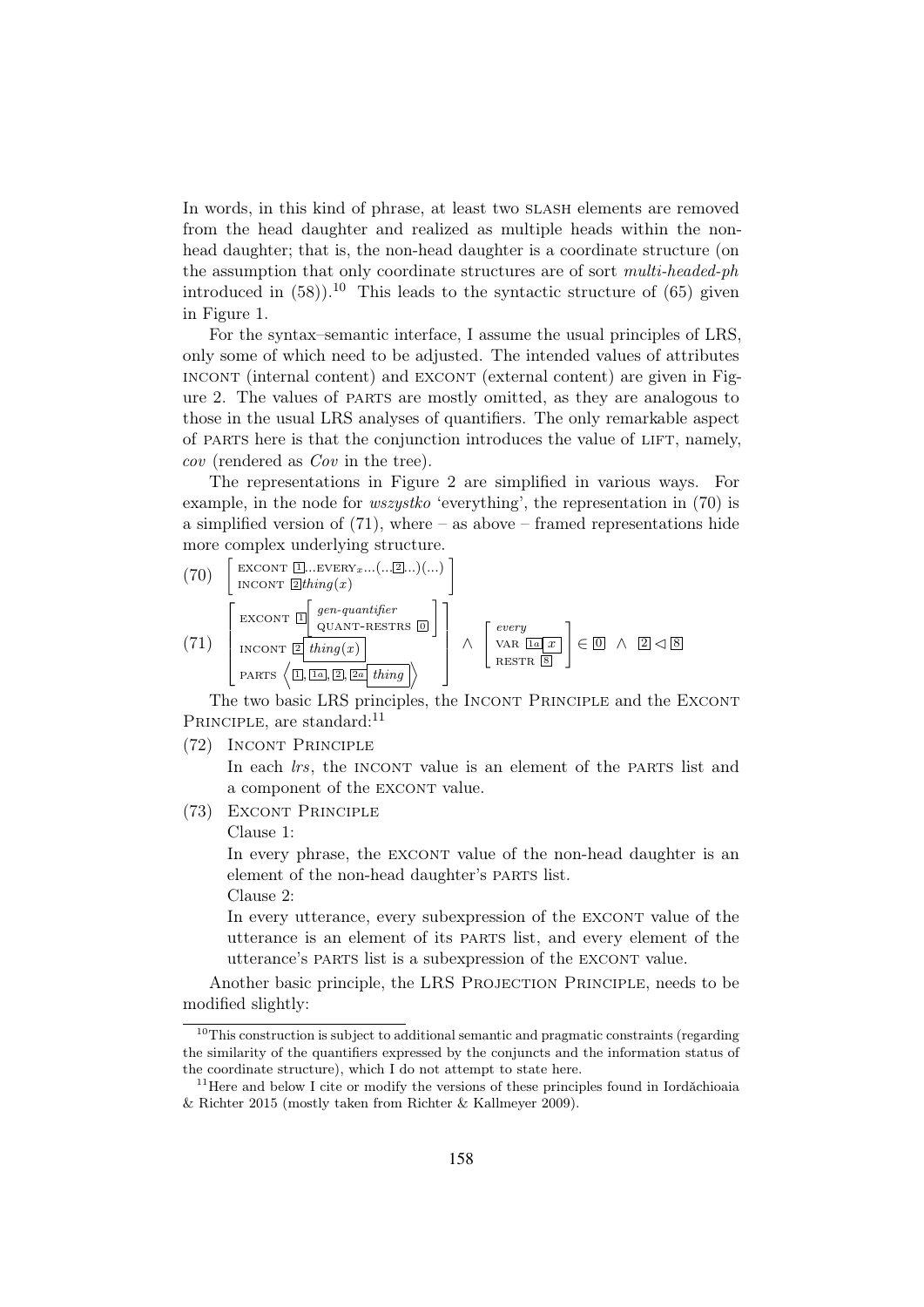

Figure 1: Syntactic structure of (65)



Figure 2: Values of LRS in Figure 1 (simplified)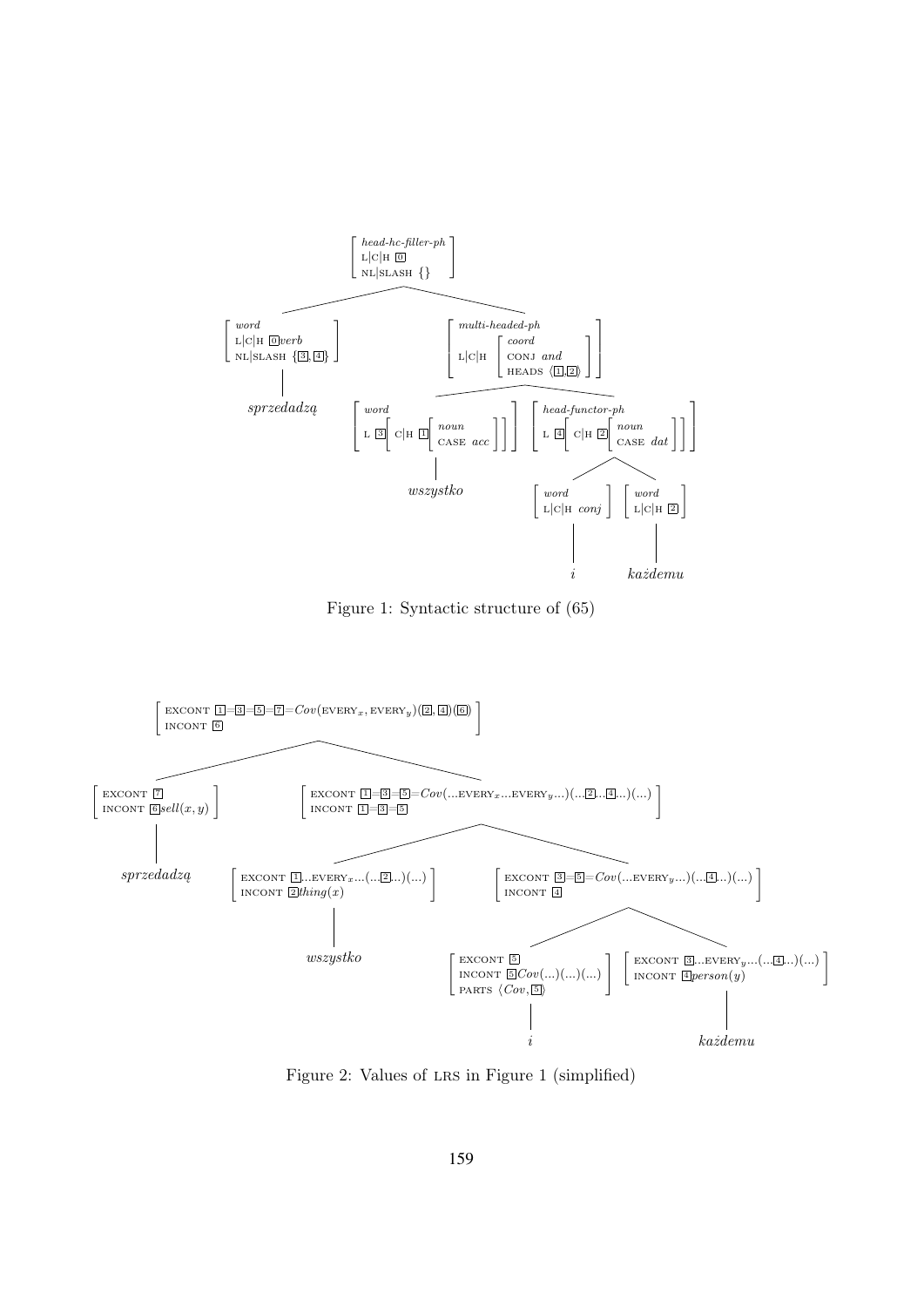#### (74) LRS Projection Principle In each phrase,

- 1. the EXCONT values of each head and the mother are identical,
- 2. the INCONT values of the head and the mother are identical,
- 3. the parts value contains all and only the elements of the parts values of the daughters.

The slight modification concerns the EXCONT part, which mentions each head. This way, in the *multi-headed-ph* in Figure 1 representing *wszystko*  $i$  każdemu 'everything and to everybody', the EXCONT value of this phrase is equated with EXCONT values of both head daughters, in a step towards the creation of a polyadic quantifier. Note that a similar modification is impossible in the case of the INCONT part, as INCONT values of the two heads cannot be unified into a single representation. Rather, an additional clause the SEMANTICS PRINCIPLE is needed that equates EXCONT and INCONT in coordinate structures:<sup>12</sup>

(75) Semantics Principle, coordination clause

In *multi-headed-ph*, INCONT and EXCONT values are identical.

As formulated here, these principles apply to all multi-headed phrases, i.e., to all coordinate structures, not just to HC. This assumes that all coordinate structures may be analysed via the creation of a polyadic quantifier partially specified by all conjuncts – a hypothesis that I intend to explore in future work. But getting rid of this assumption is easy; it is sufficient to postulate a special subsort of *multi-headed-ph* specific to HC, say, *hc-ph*, and to formulate all relevant principles in terms of hc-ph rather than multi-headed-ph.

To be applicable to Slavic, the "quantifier–restriction" clause of the Semantics Principle (Clause 1 in Iordăchioaia & Richter 2015: 631) must be modified to reflect the fact that, in Slavic, quantifiers are not necessarily determiner non-heads, but may be expressed by adjective non-heads, or numeral or nominal heads. That is, that clause should rely less on the morphosyntax of the two constituents, and more on their semantics. However, I do not attempt such a reformulation here, and besides it is not needed in the case of example (65) and Figures 1 and 2, which feature type  $\langle 1 \rangle$  quantifiers *wszystko* 'everything' and każdemu 'everybody', with the restriction already built-in.

What is at work in the case of the running example – at the level of head-hc-filler-ph – is the "quantifier–scope" clause (Clause 2 in Iordăchioaia & Richter 2015: 631); here is a modified version applicable to HC:

(76) Semantics Principle, quantifier–scope clause

If the non-head is an NP or a multi-headed phrase and its an EXCONT value is of sort *gen-quantifier*, then the INCONT value of the head is

 $12$ Instead of numbering particular clauses of the SEMANTICS PRINCIPLE, which is not mnemonic and may be inconsistent across different versions of this principle, I give them descriptive names, e.g., "coordination clause".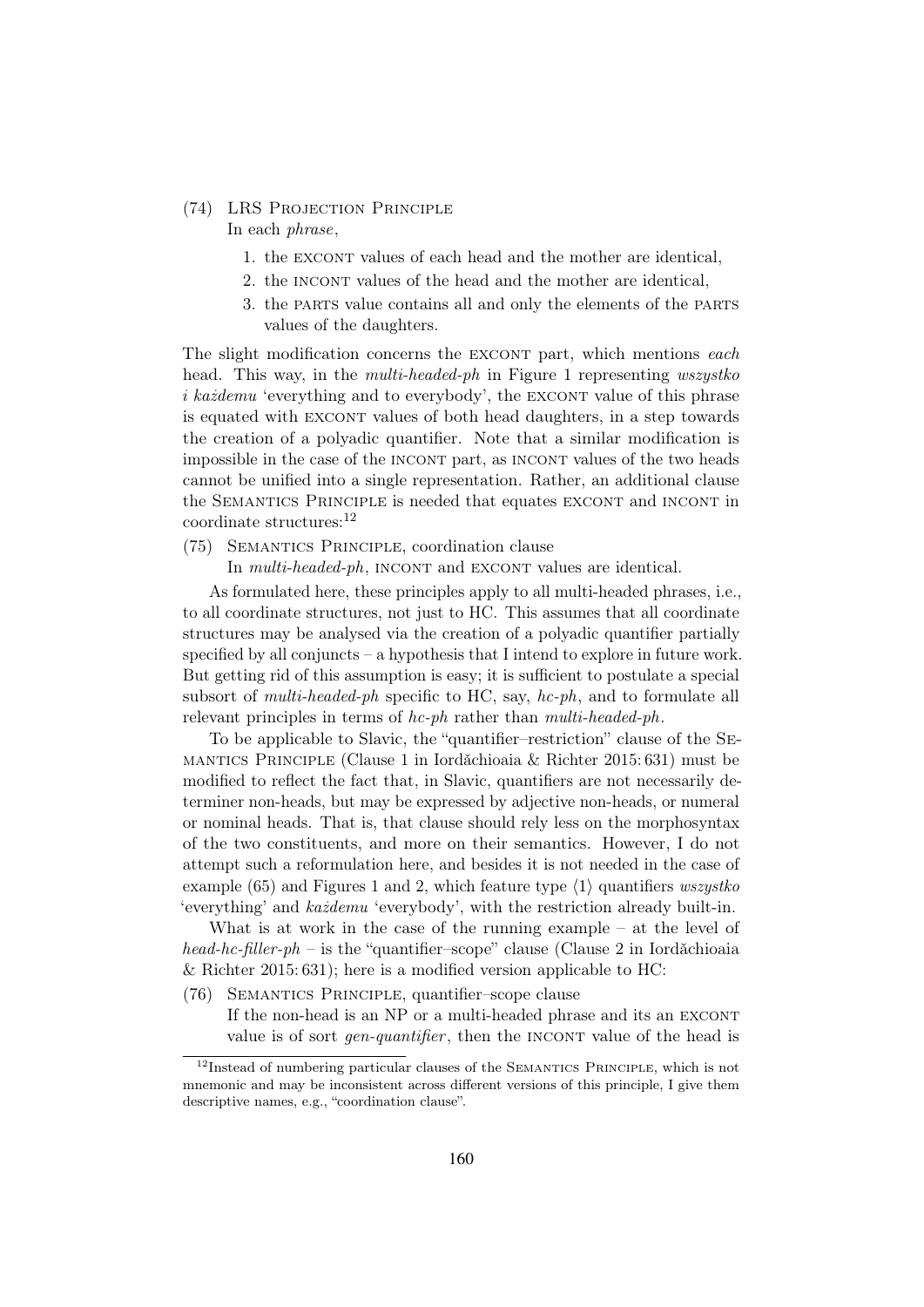a component of scope within the EXCONT value.

This version is slightly reformulated with respect to that in Iordǎchioaia  $\&$ Richter 2015: 631: it explicitly refers to *gen-quantifier* and SCOPE, i.e., it does not shy away from HPSG technicalities. But it is also extended by allowing the quantifier to be not only NP, but also a coordinate structure. This works for the example at hand, but – just as in the case of the "quantifier-restriction" clause discussed in the previous paragraph – it is not satisfactory, as it overtly relies on the morphosyntax of the construction. What seems to be missing here, and in LRS in general, is a more general and uniform rule of semantic composition, similar to the type-driven composition assumed (Klein  $&$  Sag 1985) in other semantic frameworks.

The final clause needed in the running example is this:

(77) Semantics Principle, functor–head clause

If the functor in *head-functor-ph* is a conjunction, then EXCONT values of this phrase and the conjunction are identical.

This way, the conjunction's  $Cov(...)(...)(...)$  EXCONT is identified with the conjunct's  $Cov(... \text{EVERY}_{y}...)(... \mathbb{1}...)(...)$  EXCONT, thus making sure that the quantifier introduced by that conjunct takes part in the cover lift.

#### 6 Conclusion

While there is abundance of syntactic and semantic work on coordination, hybrid coordination has been neglected so far: almost all of the literature only deals with syntax (and most of it only with coordinated wh-phrases), and the only worked out semantic analysis, that of Paperno 2012, is known not to make the right predictions. I hope to have somewhat ameliorated this situation by providing an account at the syntax–semantics interface that builds on both Paperno's (2012) account and HPSG work on polyadic quantification, but attempts to improve on both.

#### References

Abeillé, Anne & Rui Chaves. 2021. Coordination. In Stefan Müller, Anne Abeillé, Robert D. Borsley & Jean-Pierre Koenig (eds.), Head-driven Phrase Structure Grammar: The handbook, Berlin: Language Science Press. https: //langsci-press.org/catalog/book/259. Forthcoming.

Borsley, Robert D. 2005. Against ConjP. Lingua 115(4). 461–482.

- Bouma, Gosse, Robert Malouf & Ivan A. Sag. 2001. Satisfying constraints on extraction and adjunction. Natural Language and Linguistic Theory 19(1). 1–65.
- Browne, E. Wayles, III. 1972. Conjoined question words and a limitation of English surface structures. Linguistic Inquiry 3(2). 223–226.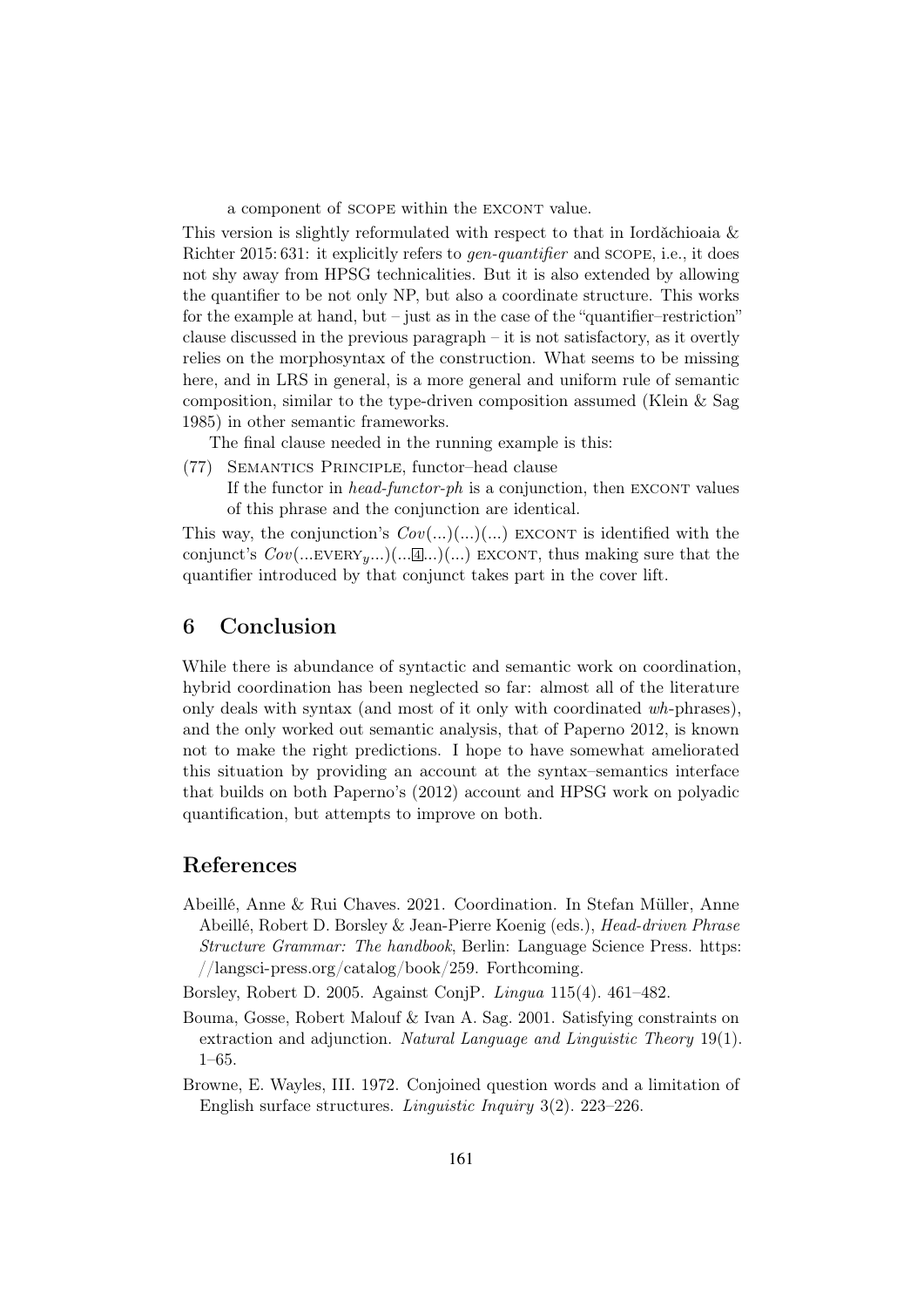- Bîlbîie, Gabriela & Anna Gazdik. 2012. Wh-coordination in Hungarian and Romanian multiple questions. Empirical Issues in Syntax and Semantics 9. 19–36. http://www.cssp.cnrs.fr/eiss $9/$ .
- Chaves, Rui Pedro & Denis Paperno. 2007. On the Russian hybrid coordination construction. In Stefan Müller (ed.), Proceedings of the HPSG 2007 conference, 46–64. Stanford, CA: CSLI Publications.
- Citko, Barbara & Martina Gračanin-Yüksek. 2013. Towards a new typology of coordinated wh-questions. Journal of Linguistics  $49(1)$ . 1–32.
- Comorovski, Ileana. 1996. Interrogative phrases and the syntax-semantics interface. Dordrecht: Kluwer Academic Publishers.
- Davidson, Donald. 1967. The logical form of action sentences. In Nicholas Rescher (ed.), The logic of decision and action, 81–95. Pittsburgh, PA: University of Pittsburgh Press.
- Gračanin-Yüksek, Martina. 2007. About sharing. Cambridge, MA: Massachusetts Institute of Technology Ph.D. dissertation.
- Gribanova, Vera. 2009. Structural adjecency and the typology of interrogative interpretations. Linguistic Inquiry 40(1). 133–154.
- Haida, Andreas & Sophie Repp. 2011. Monoclausal question word coordinations across languages. In Suzi Lima, Kevin Mullin & Brian Smith (eds.), NELS 39: Proceedings of the 39th annual meeting of the North East Linguistic Society, 352–372.
- Higginbotham, James & Robert May. 1981. Questions, quantifiers, and crossing. The Linguistic Review 1. 41–79.
- Iordăchioaia, Gianina. 2010. Negative Concord with negative quantifiers: A polyadic quantifier approach to Romanian Negative Concord: Universität Tübingen Ph.D. dissertation.
- Iordǎchioaia, Gianina & Frank Richter. 2009. Negative concord in Romanian as polyadic quantification. In Stefan Müller (ed.), Proceedings of the HPSG 2009 conference, 150–170. Stanford, CA: CSLI Publications.
- Iordǎchioaia, Gianina & Frank Richter. 2015. Negative concord with polyadic quantifiers: The case of Romanian. Natural Language and Linguistic Theory 33. 607–658.
- Kallas, Krystyna. 1993. Składnia współczesnych polskich konstrukcji współrzędnych. Toruń: Wydawnictwo Uniwersytetu Mikołaja Kopernika.
- Kazenin, Konstantin I. 2001. On coordination of wh-phrases in Russian. Unpublished manuscript, University of Tübingen and Moscow State University, https://www.lingexp.uni-tuebingen.de/sfb441/b2/papers/whcord.pdf.
- Keenan, Edward L. & Dag Westerståhl. 2011. Generalized quantifiers in linguistics and logic. In Johan van Benthem & Alice ter Meulen (eds.), Handbook of logic and language, 859–910. Amsterdam: Elsevier 2nd edn.
- Klein, Ewan & Ivan A. Sag. 1985. Type-driven translation. Linguistics and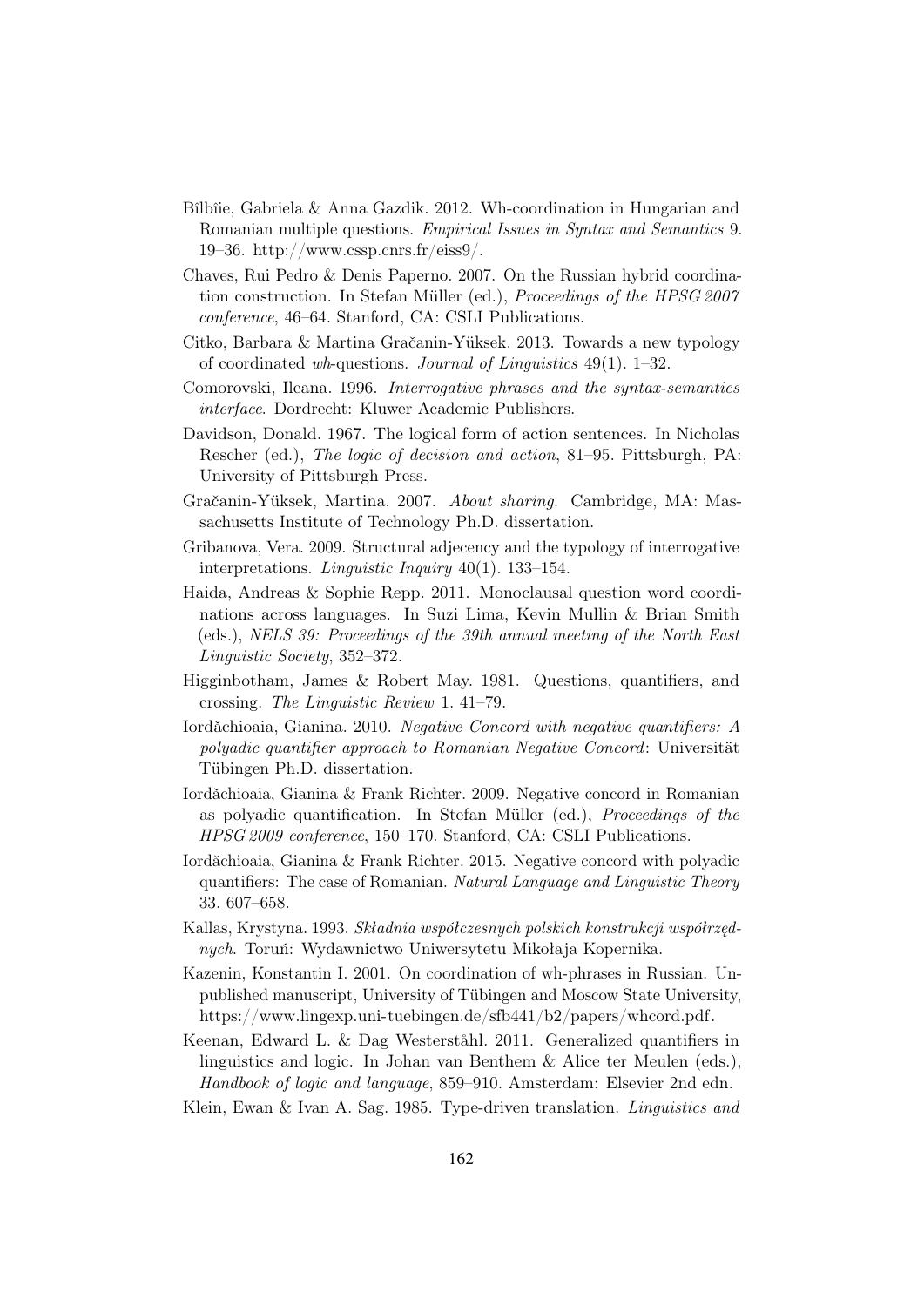Philosophy 8(2). 163–201.

- Levine, Robert D. 2011. Linearization and its discontents. In Stefan Müller (ed.), Proceedings of the HPSG 2011 conference, 126–146. Stanford, CA: CSLI Publications.
- Lindström, Per. 1966. First-order predicate logic with generalized quantifiers. Theoria 32. 186–195.
- Lipták, Anikó. 2003. Conjoined questions in Hungarian. In Cedric Boeckx & Kleanthes K. Grohmann (eds.), Multiple wh-fronting, 141–160. Amsterdam: John Benjamins.
- Lipták, Anikó. 2011. Strategies of wh-coordination. Linguistic Variation 11. 149–188.
- Mel'čuk, Igor. 1988. Dependency syntax: Theory and practice. Albany, NY: The SUNY Press.
- Paperno, Denis. 2012. Semantics and syntax of non-standard coordination: University of California, Los Angeles Ph.D. dissertation.
- Patejuk, Agnieszka. 2015. Unlike coordination in Polish: An LFG account. Cracow: Institute of Polish Language, Polish Academy of Sciences Ph.D. dissertation.
- Patejuk, Agnieszka & Adam Przepiórkowski. 2012. Lexico-semantic coordination in Polish. In Miriam Butt & Tracy Holloway King (eds.), The proceedings of the LFG'12 conference, 461–478. Stanford, CA: CSLI Publications. http://cslipublications.stanford.edu/LFG/17/lfg12.html.
- Patejuk, Agnieszka & Adam Przepiórkowski. 2019. Coordination of unlike grammatical functions. In Kim Gerdes & Sylvain Kahane (eds.), Proceedings of the fifth international conference on Dependency Linguistics (DepLing, SyntaxFest 2019), 26–37. Association for Computational Linguistics. https:  $//\allowbreak \text{ackweb.org/anthology/W19-7705/}.$
- Patejuk, Agnieszka & Adam Przepiórkowski. 2021. Category mismatches in coordination vindicated. *Linguistic Inquiry* doi:10.1162/ling a 00438. Forthcoming.
- Przepiórkowski, Adam. 2021a. Polyadic cover quantification in heterofunctional coordination. In preparation; to be submitted to the Proceedings of Sinn und Bedeutung 26.
- Przepiórkowski, Adam. 2021b. Three improvements to the HPSG model theory. In the Proceedings of the 28th International Conference on HPSG.
- Przepiórkowski, Adam & Agnieszka Patejuk. 2014. Koordynacja leksykalnosemantyczna w systemie współczesnej polszczyzny (na materiale Narodowego Korpusu Języka Polskiego). Język Polski XCIV(2). 104–115.
- Przepiórkowski, Adam & Agnieszka Patejuk. 2021. Coordinate structures without syntactic categories. In I Wayan Arka, Ash Asudeh & Tracy Holloway King (eds.), Modular design of grammar: Linguistics on the edge, 205–